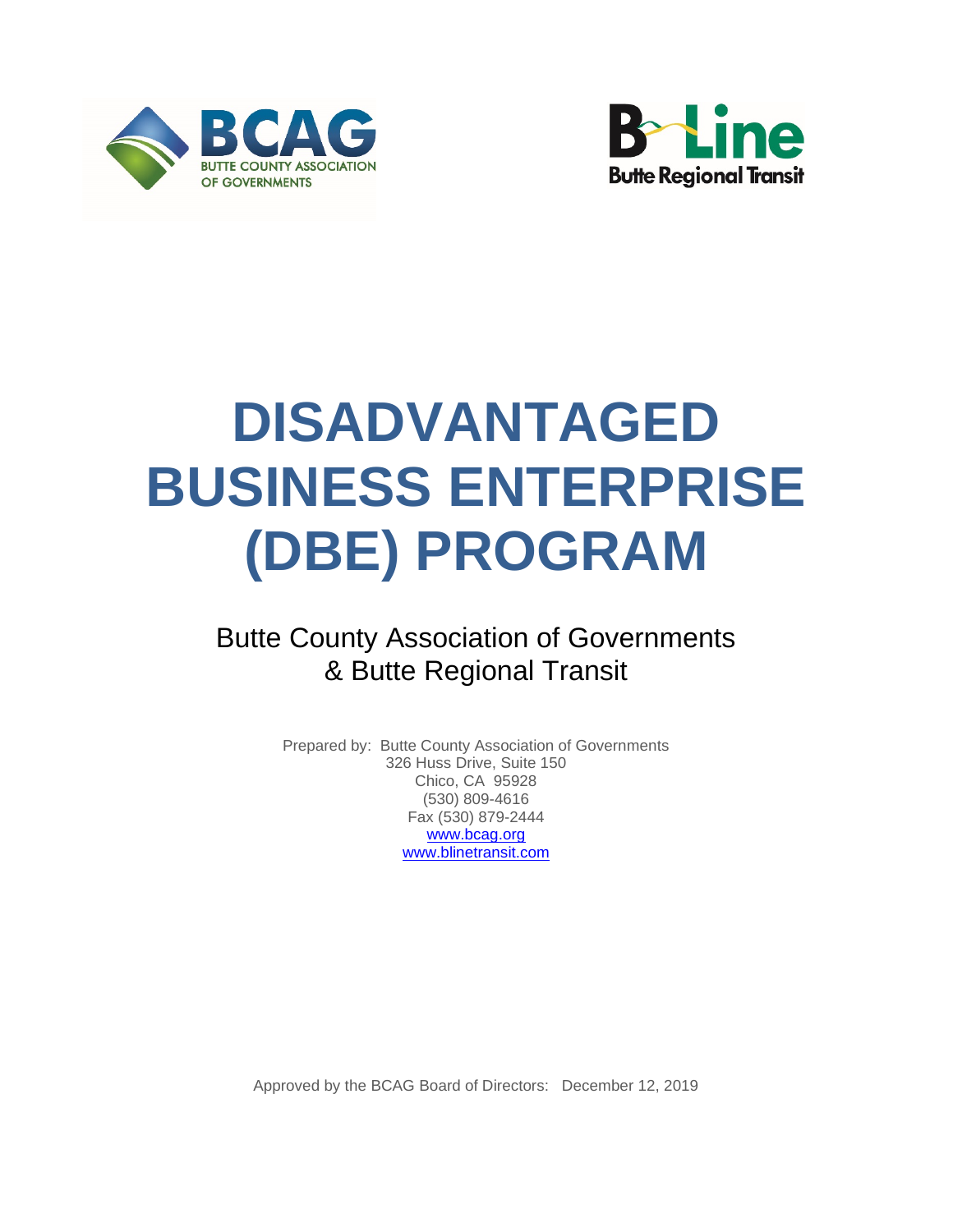# **BCAG DBE Program**

# Table of Contents

| Section 26.51(a-c) Breakout of Estimated Race-Neutral & Race-Conscious Participation 13  |  |
|------------------------------------------------------------------------------------------|--|
|                                                                                          |  |
| Section 26.53 Good Faith Efforts Procedures DBE Substitution and/or Termination Contract |  |
|                                                                                          |  |
|                                                                                          |  |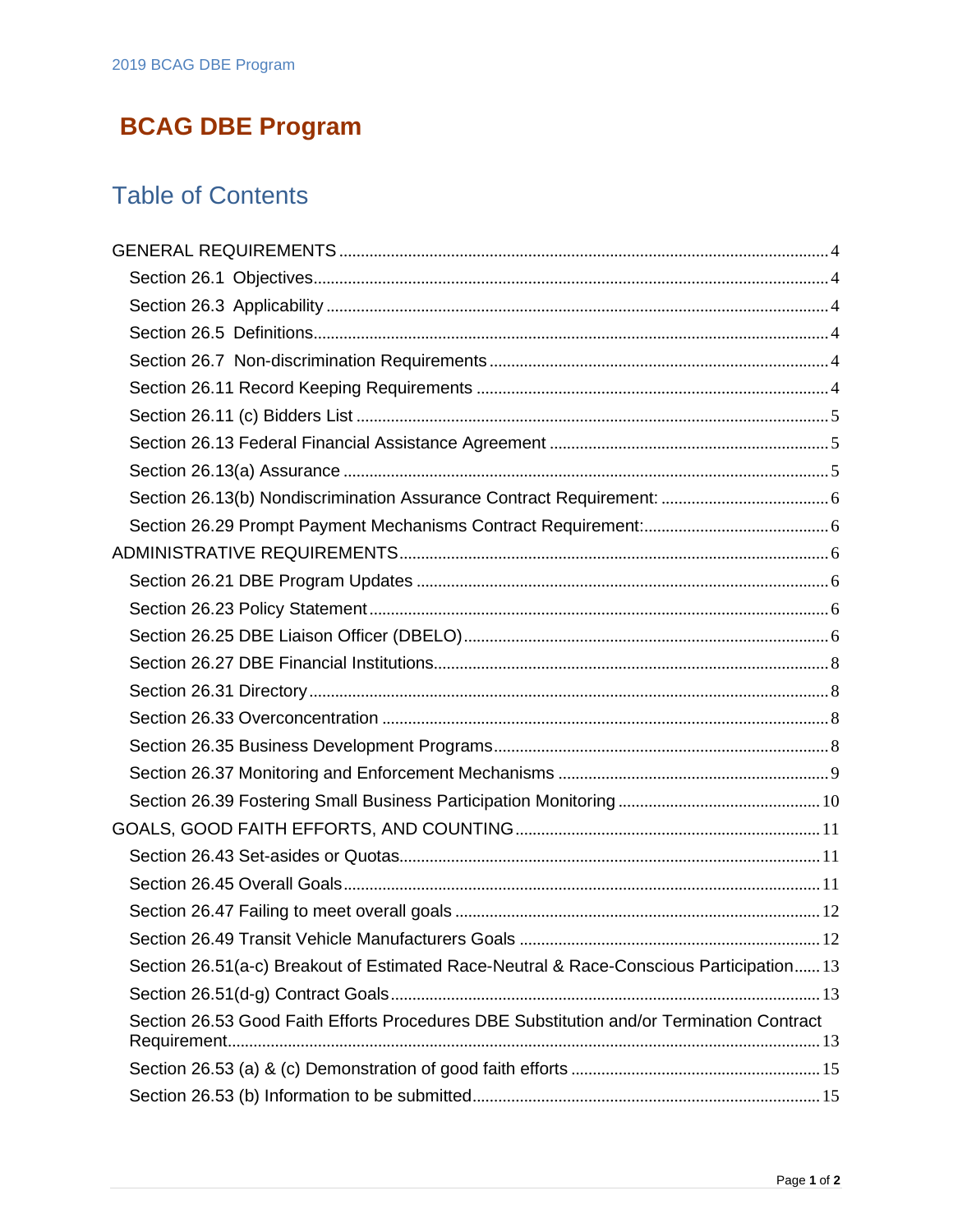| Section 26.53 (f) Good Faith Efforts when a DBE is replaced on a contract 16 |  |
|------------------------------------------------------------------------------|--|
|                                                                              |  |
|                                                                              |  |
|                                                                              |  |
|                                                                              |  |
|                                                                              |  |
|                                                                              |  |
|                                                                              |  |
|                                                                              |  |
|                                                                              |  |
|                                                                              |  |
|                                                                              |  |
|                                                                              |  |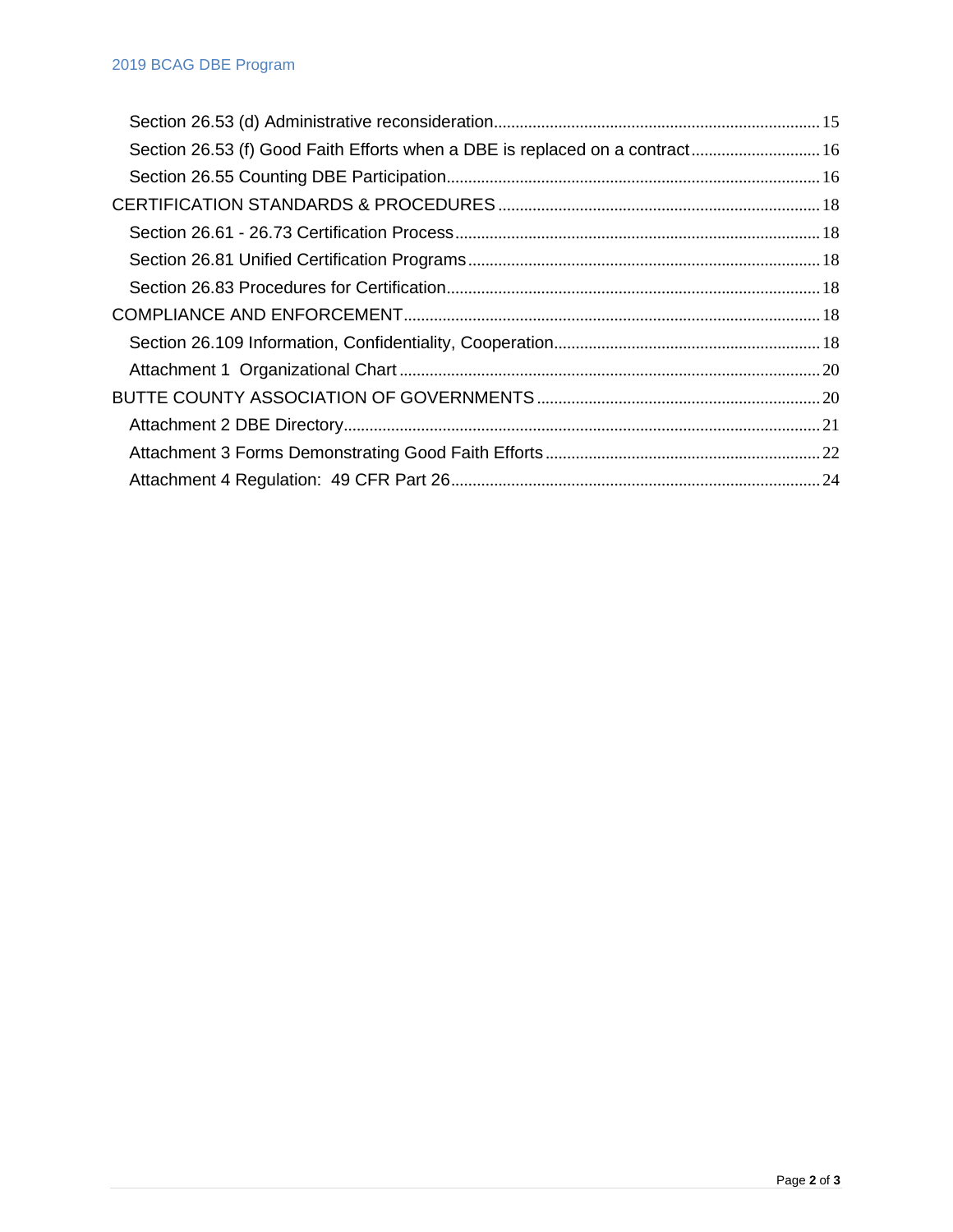

# **Policy Statement**



# **Section 26.1, 26.23 Objectives / Policy Statement**

The Butte County Association of Governments (BCAG) and Butte Regional Transit (BRT) have established a Disadvantaged Business Enterprise (DBE) program in accordance with regulations of the U.S. Department of Transportation (DOT), 49 CFR Part 26. BCAG has received Federal financial assistance from the Department of Transportation, and as a condition of receiving this assistance, BCAG has signed an assurance that it will comply with 49 CFR Part 26.

It is the policy of BCAG and BRT to ensure that DBE's are defined in part 26, have an equal opportunity to receive and participate in DOT-assisted contracts. It is also our policy:

- 1. To ensure nondiscrimination in the award and administration of DOT assisted contracts;
- 2. To create a level playing field on which DBE's can compete fairly for DOT-assisted contracts;
- 3. To ensure that the DBE Program is narrowly tailored in accordance with applicable law;
- 4. To ensure that only firms that fully meet 49 CFR Part 26 eligibility standards are permitted to participate as DBE's;
- 5. To help remove barriers to the participation of DBE's in DOT assisted contracts;
- 6. To assist the development of firms that can compete successfully in the market place outside the DBE Program.

The Human Resources Manager, has been delegated as the DBE Liaison Officer. In that capacity, the Human Resources Manager is responsible for implementing all aspects of the DBE program. Implementation of the DBE program is accorded the same priority as compliance with all other legal obligations incurred by BCAG in its financial assistance agreements with the Department of Transportation.

BCAG and BRT have disseminated this policy statement to the BCAG Board of Directors, and all of the components of our organization.

This policy statement is posted on the BCAG and BRT website, posted at the BCAG office and mailed to DBE and non-DBE business communities that perform work for us on DOTassisted contracts, are listed within Butte County and the Small Business Development Department at Butte College.

 $\frac{9-4-19}{2}$ 

Jon Clark, Executive Director **Date** Date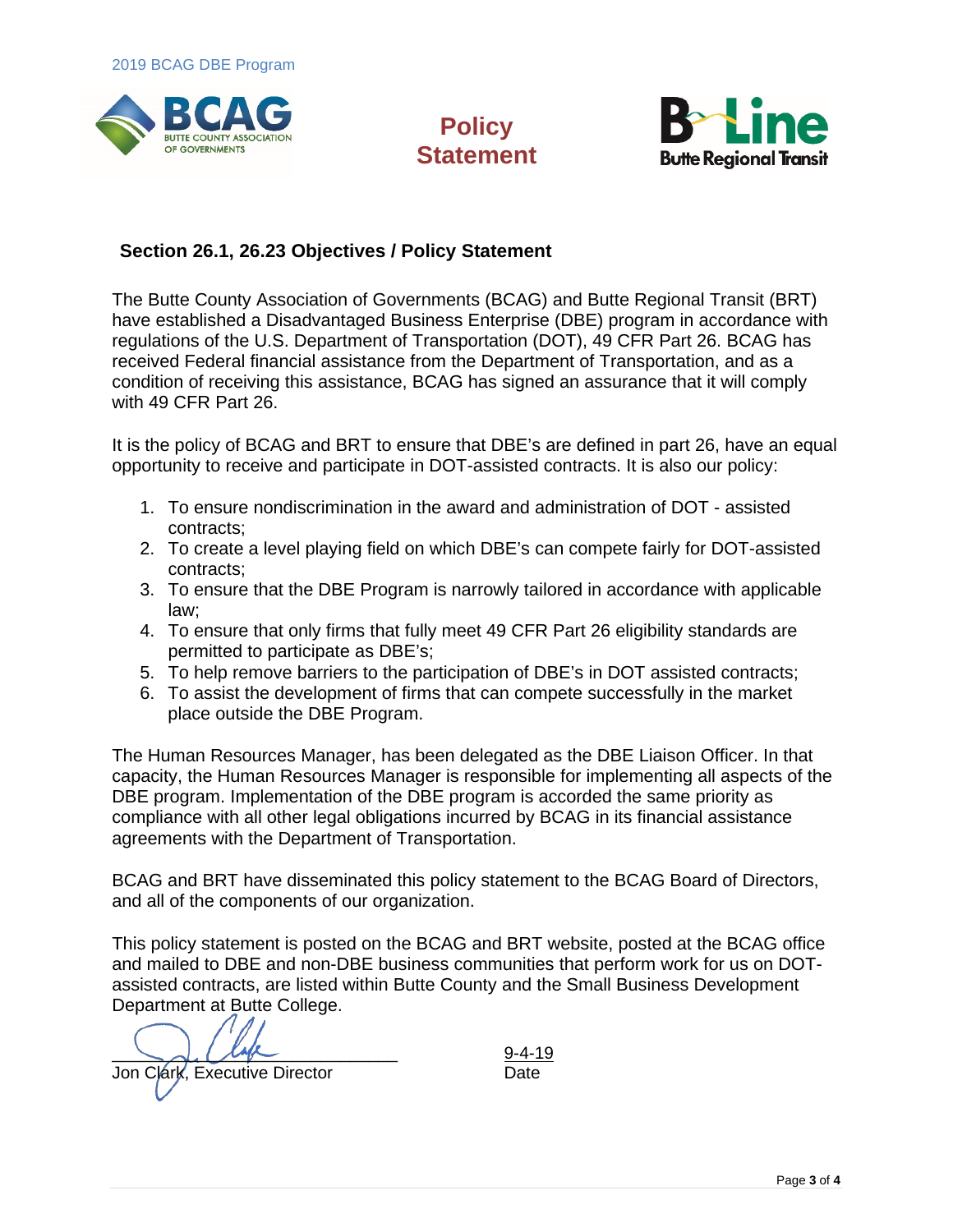#### **[Back to Top](#page-0-0)**

# <span id="page-4-0"></span>**GENERAL REQUIREMENTS**

#### <span id="page-4-1"></span>**Section 26.1 Objectives**

The objectives are found in the policy statement on the first page of this program.

#### <span id="page-4-2"></span>**Section 26.3 Applicability**

BCAG is the recipient of federal -aid highway funds authorized under MAP and any other authorizing source for highways.

BCAG is the recipient of federal transit funds authorized by Titles I, III, V, and VI of ISTEA, Pub. L. 102-240 or by Federal transit laws in Title 49, U.S. Code, or Titles I, II, and V of the Teas-21, Pub. L. 105-178.

#### <span id="page-4-3"></span>**Section 26.5 Definitions**

BCAG will adopt the definitions contained in Section 26.5 for this program.

#### <span id="page-4-4"></span>**Section 26.7 Non-discrimination Requirements**

BCAG will never exclude any person from participation in, deny any person the benefits of, or otherwise discriminate against anyone in connection with the award and performance of any contract covered by 49 CFR part 26 on the basis of race, color, sex, or national origin.

In administering its DBE program, BCAG will not, directly or through contractual or other arrangements, use criteria or methods of administration that have the effect of defeating or substantially impairing accomplishment of the objectives of the DBE program with respect to individuals of a particular race, color, sex, or national origin.

#### <span id="page-4-5"></span>**Section 26.11 Record Keeping Requirements**

Reporting to DOT: 26.11(b) BCAG will report DBE participation to DOT as follows: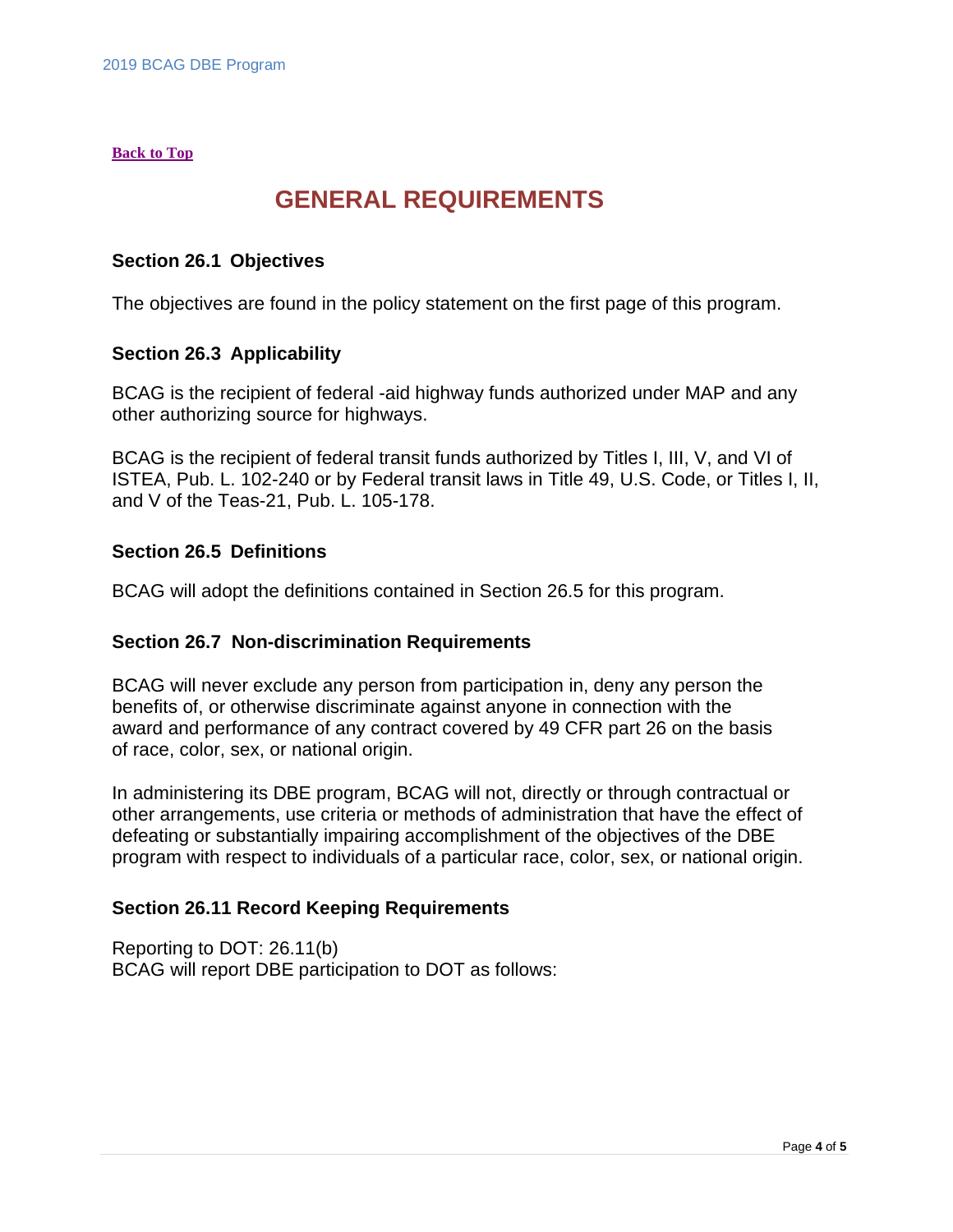We will report DBE participation to FTA on a semi-annual basis, using DOT Excel File Uniform Report of DBE Commitments/Awards and Payments; Form 4630. These reports will reflect payments actually made to DBE's on DOT-assisted contracts. These reports are due December 1<sup>st</sup> and June 1<sup>st</sup> of each FFY and uploaded to the FTA website.

# <span id="page-5-0"></span>**Section 26.11 (c) Bidders List**

BCAG will create a bidders list, consisting of information about all DBE and non-DBE firms that bid or quote on DOT-assisted contracts. The purpose of this requirement is to allow use of the bidders list approach to calculating overall goals. The bidders list will include the name, address, DBE/non-DBE status, age, and annual gross receipts of firms.

We will collect this information in the following way:

We request the bidder to report the information included on the Bidders List and the percentage proposed by all subcontractors, including DBE's.

# <span id="page-5-1"></span>**Section 26.13 Federal Financial Assistance Agreement**

BCAG has signed the following assurances, applicable to all DOT-assisted contracts and their administration:

#### <span id="page-5-2"></span>**Section 26.13(a) Assurance**

BCAG shall not discriminate on the basis of race, color, national origin, or sex in the award and performance of any DOT assisted contract or in the administration of its DBE Program or the requirements of 49 CFR part 26. BCAG shall take all necessary and reasonable steps under 49 CFR part 26 to ensure nondiscrimination in the award and administration of DOT assisted contracts. The recipient's DBE Program, as required by 49 CFR part 26 and as approved by DOT, is incorporated by reference in this agreement. Implementation of this program is a legal obligation and failure to carry out its terms shall be treated as a violation of this agreement. Upon notification to BCAG of its failure to carry out its approved program, the Department may impose sanction as provided for under part 26 and may, in appropriate cases,refer the matter for enforcement under 18 U.S.C. 1001 and/or the Program Fraud Civil Remedies Act of 1986 (31 U.S.C. 3801 et seq.).

This language will appear verbatim as it is stated in 26.13(a) in financial assistance agreements with sub-recipients.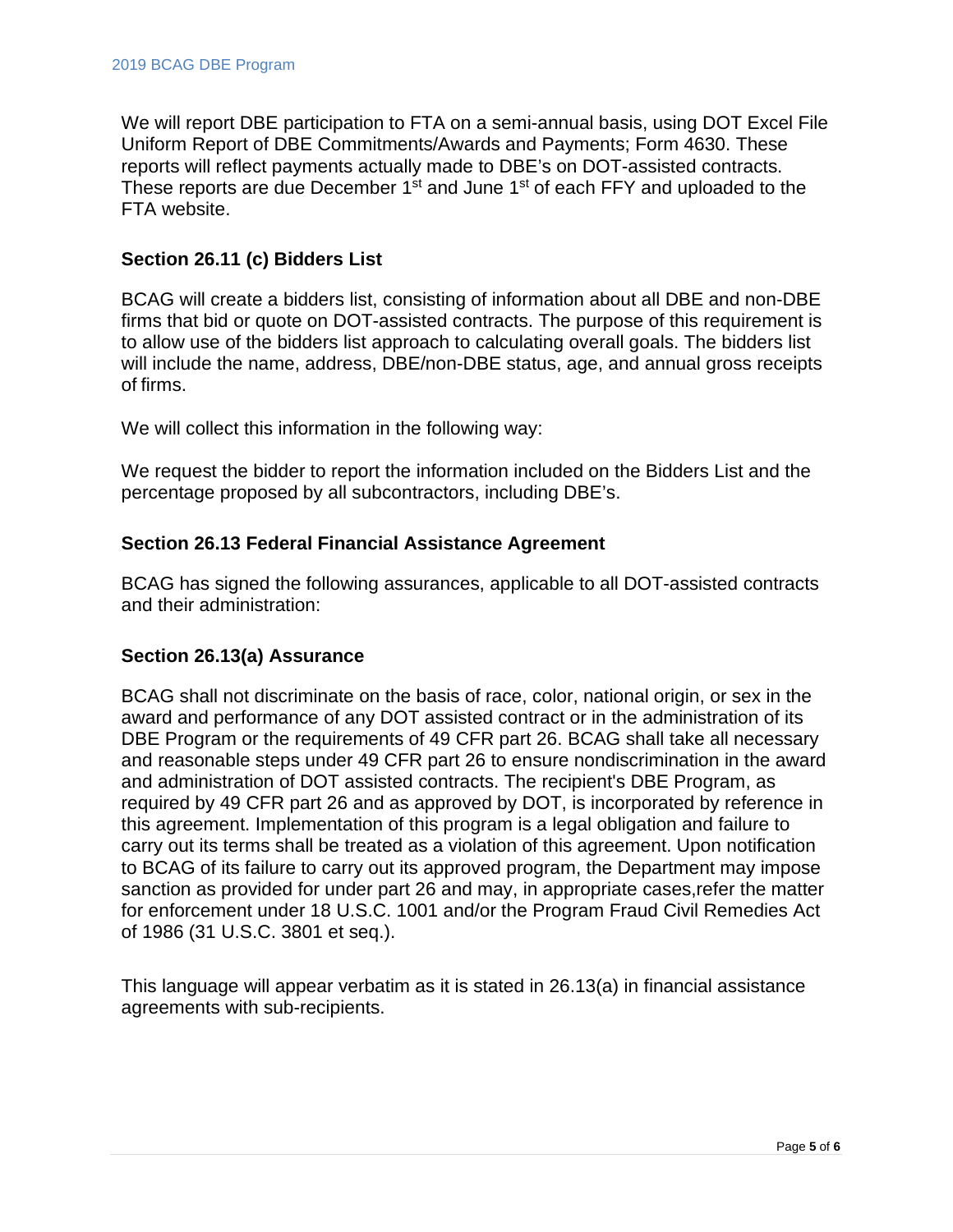#### <span id="page-6-0"></span>**Section 26.13(b) Nondiscrimination Assurance Contract Requirement:**

BCAG will ensure that the following assurance will be in each DOT-assisted contract and subcontract:

"The contractor, sub-recipient, or subcontractor shall not discriminate on the basis of race, color, national origin, or sex in the performance of this contract. The contractor shall carry out applicable requirements of 49 CFR part 26 in the award and administration of DOT assisted contracts. Failure by the contractor to carry out these requirements is a material breach of this contract, which may result in the termination of this contract or such other remedy as the recipient deems appropriate."

## <span id="page-6-1"></span>**Section 26.29 Prompt Payment Mechanisms Contract Requirement:**

BCAG will include the following assurance in each DOT-assisted prime contract:

"The prime contractor agrees to pay each subcontractor under this prime contract for satisfactory performance of its contract no later than thirty (30) days from the receipt of each payment the prime contractor receives from BCAG. The prime contractor agrees further to return retainage payments to each subcontractor within thirty (30) days after the subcontractors work is satisfactorily completed. Any delay or postponement of payment from the above referenced time frame may occur only for good cause following written approval of BCAG. This clause applies to both DBE and non-DBE subcontracts."

<span id="page-6-2"></span>**[Back to Top](#page-0-0)**

# **ADMINISTRATIVE REQUIREMENTS**

#### <span id="page-6-3"></span>**Section 26.21 DBE Program Updates**

Since BCAG has received a grant of \$250,000 or more in FTA planning capital, and or operating assistance in a federal fiscal year we will continue to carry out this program until all funds from DOT financial assistance have been expended. We will provide to DOT updates representing significant changes in the program.

#### <span id="page-6-4"></span>**Section 26.23 Policy Statement**

The Policy Statement is elaborated on the first page of this program.

#### <span id="page-6-5"></span>**Section 26.25 DBE Liaison Officer (DBELO)**

BCAG has designated the following individual as the Disadvantaged Business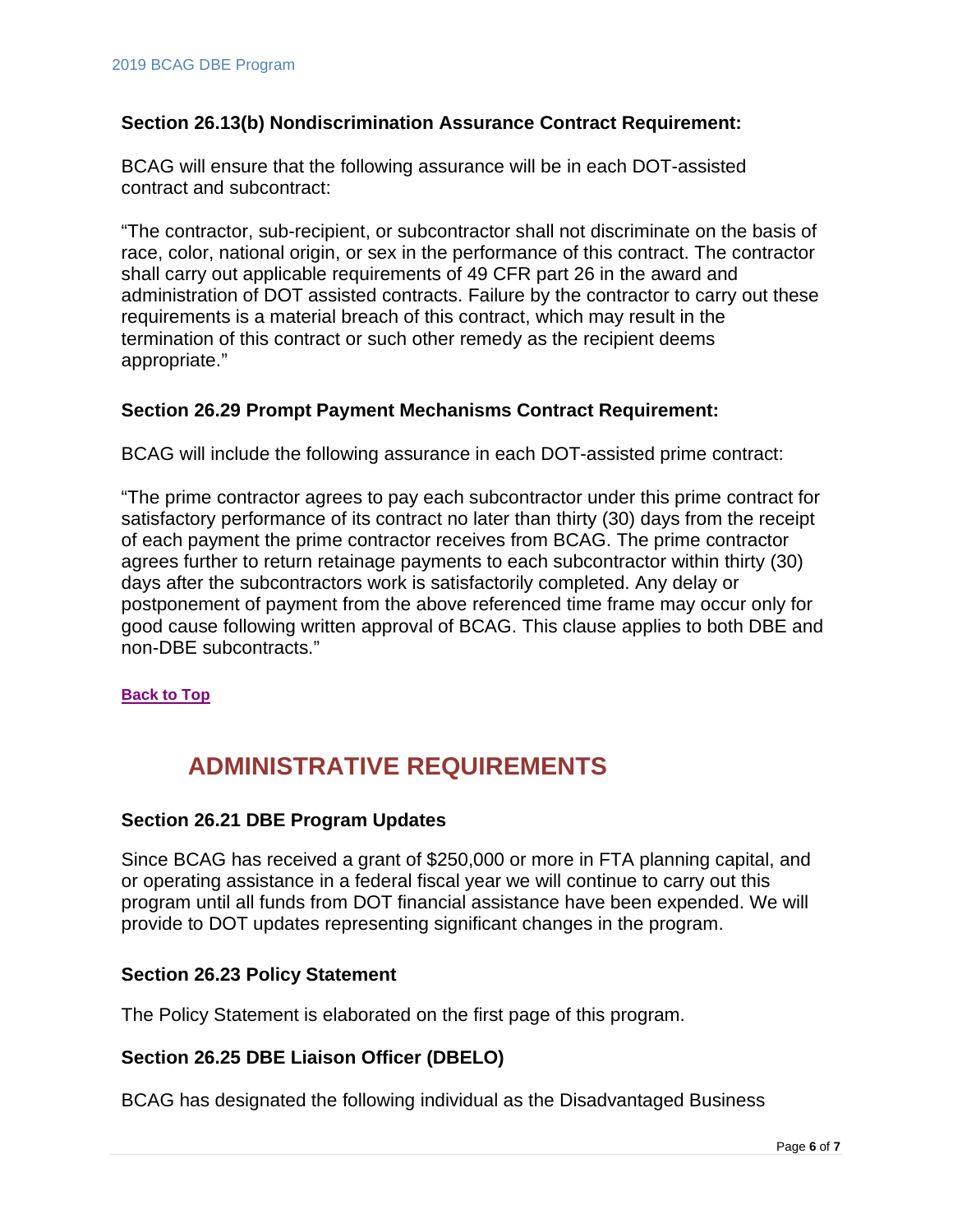Enterprise Liaison Officer (DBELO):

Cheryl Massae DBE Liaison Officer Butte County Association of Governments 326 Huss Drive, Suite 150 Telephone: (530) 809-4616; Fax: (530) 879-2444 Email: [cmassae@bcag.org](mailto:cmassae@bcag.org)

In that capacity, the DBELO is responsible for implementing all aspects of the DBE program and ensuring that BCAG complies with all provision of 49 CFR Part 26. The DBELO has direct, independent access to the Executive Director concerning DBE program matters. An organization chart displaying the DBELO's position in the organization is found in Attachment A to this program.

The DBELO is responsible for developing, implementing and monitoring the DBE program, in coordination with other appropriate officials. The DBELO has support from three key staff members of BCAG that include the;

- *Deputy Director* who assists with project management, reporting, contract bids, requests for proposals, reporting requirements, subcontractor information and contract compliance.
- *Chief Fiscal Officer* who assists with financial information such as funding amounts paid out and the type of funds used on the project, if the contract is closed or open and what if any DBE firms were paid during the reporting period.
- *Transit Planning Staff* who assist with reporting requirements by BCAGs transit contractor, other assigned contractors and FTA funded projects as well as other duties as assigned.

The DBELO's and/or designee's duties include, but are not limited to, the following activities:

- 1. Gathers and reports statistical data and other information as required by DOT, including preparation of semi-annual DBE reports and overall DBE goals and related analysis for submission to the FTA.
- 2. Reviews third party contracts and purchase requisitions for compliance with this program.
- 3. Works with all departments to best foresee future projects for BCAG and to set overall annual goals.
- 4. Develop a DBE availability list for procurements.
- 5. Reviews FTA-assisted contracts and procurements to ensure the Overall Goal is included in the solicitations.
- 6. Analyzes BCAGs progress toward attainment and identifies ways to improve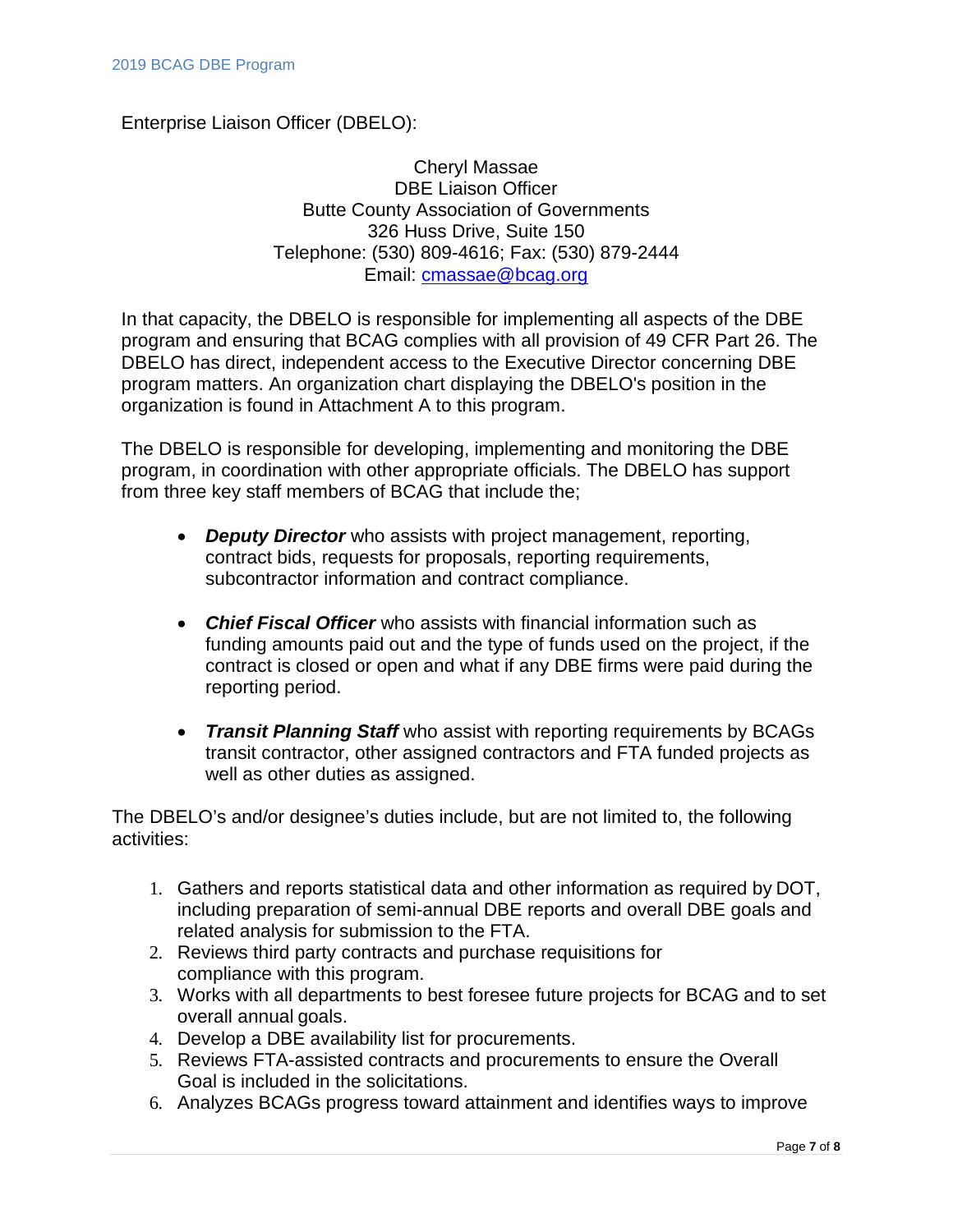progress.

- 7. Advises the CEO\governing body on DBE matters and achievement.
- 8. Provides Local Small Businesses with information on how to certify as a DBE and assist with contract opportunities.
- 9. Participates in DBE training seminars.
- 10. BCAG utilizes the CUCP to search for DBE's.

#### <span id="page-8-0"></span>**Section 26.27 DBE Financial Institutions**

It is the policy of BCAG to investigate the full extent of services offered by financial institutions owned and controlled by socially and economically disadvantaged individuals in the community, to make reasonable efforts to use these institutions.

There are currently no financial institutions, credit unions or savings institutions that are certified as a DBE in Butte County. There are however, local smaller banking institutions such as Banner Bank, Tri-Counties Bank, Mechanics Bank, Golden Valley Bank and California National Bank. Local small Credit Unions include Sierra Central Credit Union, Self-Help Federal Credit Union and Members 1st Credit Union. BCAG utilizes Mechanics Bank to administer our Section 125 Flex Spending Account for employees.

## <span id="page-8-1"></span>**Section 26.31 Directory**

BCAG utilizes the California Uniform Certification Program (CUCP) to access lists of certified DBE firms and is used to identify potential DBE prime contractors and subcontractors and suppliers. The DBE Directory is published on the California Department of Transportation's (Caltrans) website.

#### <span id="page-8-2"></span>**Section 26.33 Overconcentration**

During the preparation of the DBE Overall Goal and Methodology, BCAG has not identified any types of work that have an overconcentration of DBE participation. If BCAG determines that DBE firms are overconcentrated in a certain type of work as to unduly burden the opportunity of non-DBE firms to participate in this type of work, BCAG will revise its goals to be reflective of the overconcentration.

#### <span id="page-8-3"></span>**Section 26.35 Business Development Programs**

BCAG does not have the resources to establish a formal Business Development Program. However, BCAG partners with the Small Business Development Center at Butte College and refers all firms requesting business development to BCSBDC. Butte College Small Business Development Center (SBDC) offers one-stop technical assistance through one-on-one business consulting, trainings, referrals and a wide variety of information and guidance to small business owners and entrepreneurs throughout Butte, Glenn, and Tehama Counties. The Center helps businesses start, develop, manage and grow and get access to capital.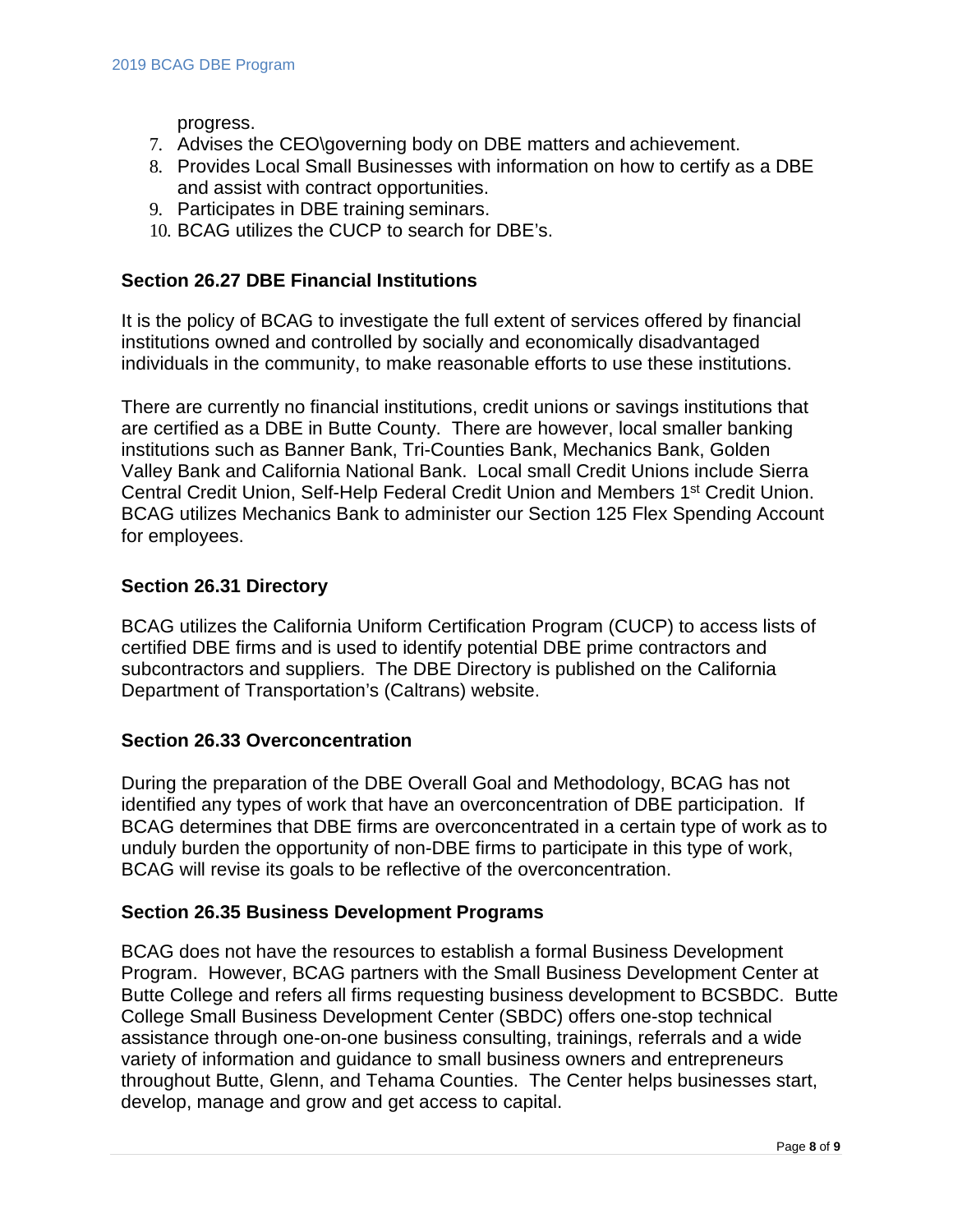# <span id="page-9-0"></span>**Section 26.37 Monitoring and Enforcement Mechanisms**

#### **Monitoring**

BCAG will take the following monitoring and enforcement mechanisms to ensure compliance with 49 CFR Part 26.

- 1. We will bring to the attention of the Department of Transportation any false, fraudulent, or dishonest conduct in connection with the program, so that DOT can take the steps (e.g., referral to the Department of Justice for criminal prosecution, referral to the DOT Inspector General, action under suspension and debarment or Program Fraud and Civil Penalties rules) provided in 26.109.
- 2. We will consider similar action under our own legal authorities, including responsibility determinations in future contracts.
- 3. We will also provide a monitoring and enforcement mechanism to verify that work committed to DBE's at contract award is actually performed by the DBE's. This will be accomplished by attending project status meetings and include payment progress and work completed with monthly invoices. Unannounced work-site visits may also occur to verify DBE work.
- 4. We will monitor the prime contractor to return retainage payments to each subcontractor within thirty (30) days after the subcontractors work is satisfactorily completed.
- 5. We will keep a final DBE Utilization Report if there was DBE participation.

#### Enforcement Mechanisms

BCAG has several remedies to enforce the DBE requirements contained in its contracts, including, but not limited to, the following:

- 1. Breach of contract action, pursuant to the terms of the contract;
- 2. Breach of contract action, pursuant to California Civil Code §3300, et seq.;
- 3. Any other enforcement mechanism in law or equity allowable in California.

In addition, the federal government has available several enforcement mechanisms that it may apply to firms participating in the DBE problem, including, but not limited to, the following:

- 1. Suspension or debarment proceedings pursuant to 49 CFR Part 26
- 2. Enforcement action pursuant to 49 CFR part 31
- 3. Prosecution pursuant to 18 USC 1001.

We will require prime contractors to maintain records and documents of payments to DBE's for three years following the performance of the contract. These records will be available for inspection upon request by any authorized representative of BCAG or DOT. This reporting requirement also extends to any certified DBE subcontractor. During our semi-annual reporting of Uniform Reports to FTA, we will perform an informal audit of contract payments to DBE's. The audit will include calling DBE's on a periodic basis to ensure that the actual amount paid to DBE subcontractors equals or exceeds the dollar amount stated in the monthly invoice of payments made for DBE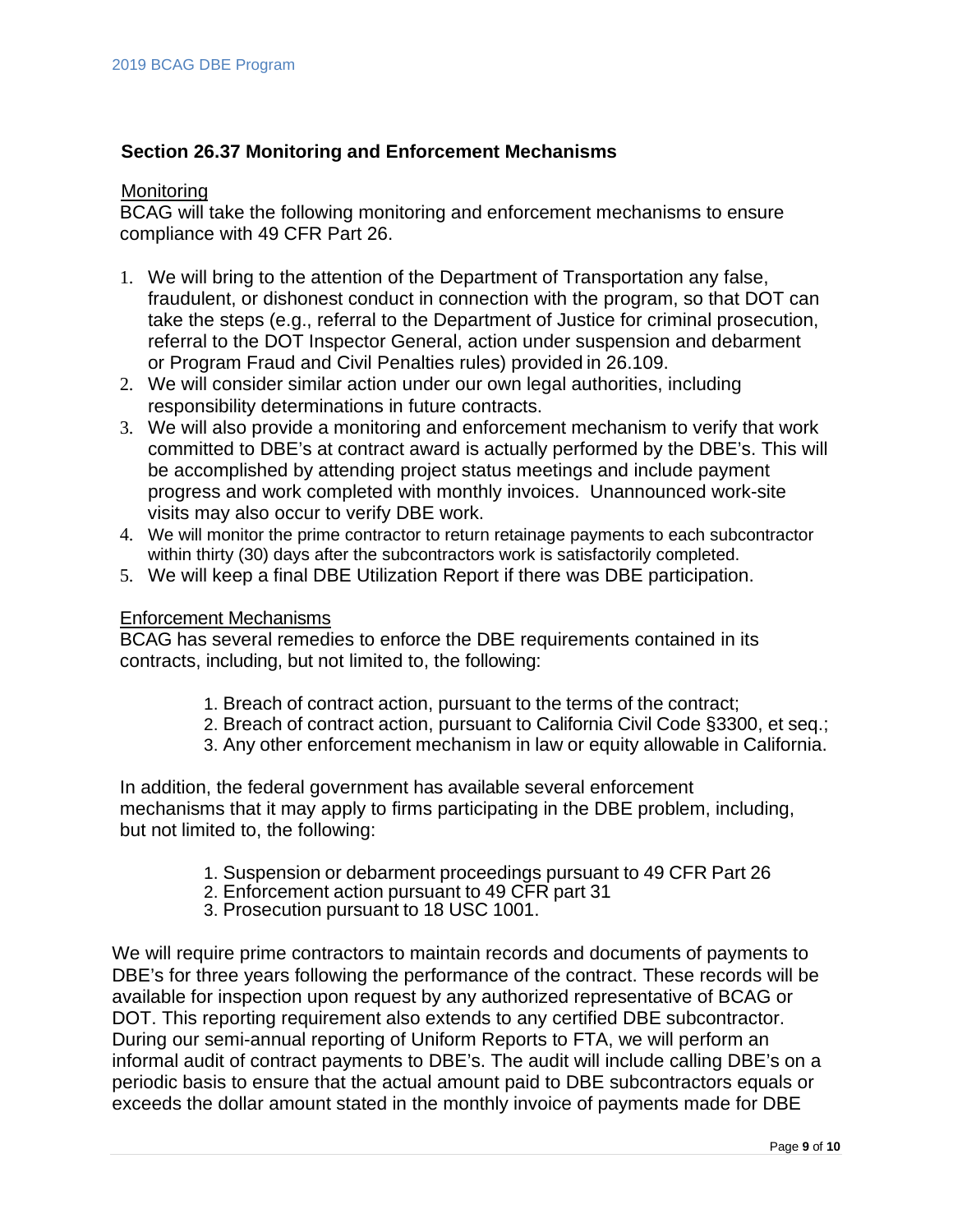participation.

We require prime contractors to include with their monthly invoice a report on a payments made to DBE's.

## <span id="page-10-0"></span>**Section 26.39 Fostering Small Business Participation Monitoring**

BCAG partners with the following to encourage small businesses which includes minority and women owned businesses and certified DBE's;

- SBDC
- Butte County Economic
- Caltrans
- Chico State
- Jurisdiction City Chambers

The partners offer one-stop technical assistance through one-on-one business consulting, trainings, referrals and a wide variety of information and guidance to small business owners and entrepreneurs throughout Butte, Glenn, and Tehama Counties. They offer assistance with startup, development, management and expanding small businesses, and access to capital.

Information regarding small business assistance may be found on BCAGs website under Resources.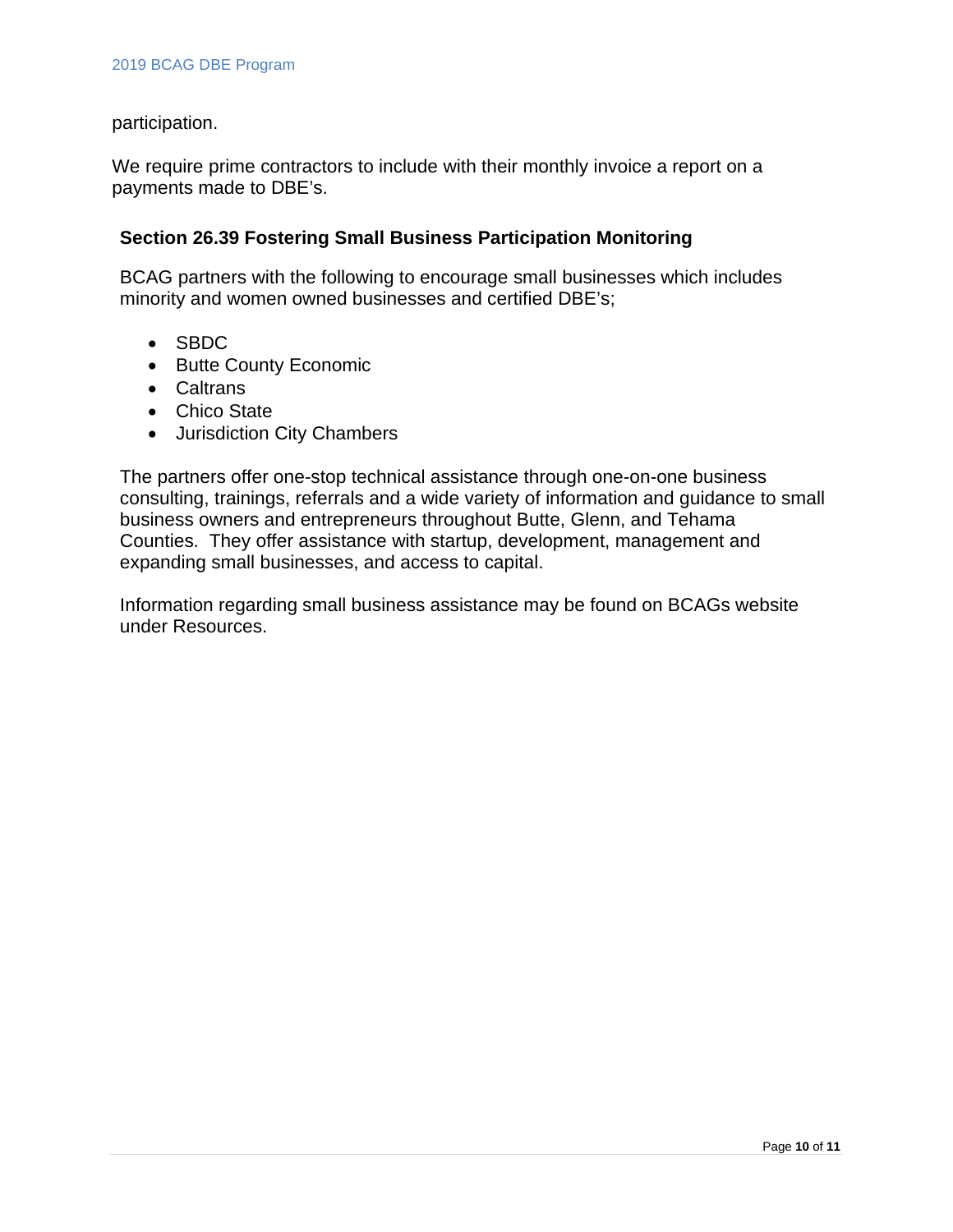#### <span id="page-11-0"></span>**[Back to Top](#page-0-0)**

# **GOALS, GOOD FAITH EFFORTS, AND COUNTING**

#### <span id="page-11-1"></span>**Section 26.43 Set-asides or Quotas**

BCAG does not use quotas in any way in the administration of this DBE program.

#### <span id="page-11-2"></span>**Section 26.45 Overall Goals**

A description of the methodology to calculate the overall goal and the goal calculations can be found in Attachment 4 to this program. This section of the program will be updated on a triennially basis.

In accordance with Section 26.45(f) BCAG submits its overall goal to DOT by August 1 at three-year intervals. BCAG reviews their overall goal on an annual basis and may adjust our three-year overall goal during the three-year period in order to reflect changed circumstances. If there is an adjustment made, BCAG will submit to the applicable DOT operating administration for review and approval.

Before establishing the overall three-year goal, BCAG will consult with the appropriate staff and our transit contractor Transdev to obtain information concerning the availability of disadvantaged and non-disadvantaged businesses, the effects of discrimination on opportunities for DBE's, and BCAGs efforts to establish a level playing field for the participation of DBE's.

BCAG will consult with the Butte County Economic Development Corp, the Butte College Small Business Development Center, the surrounding jurisdictions Chambers of Commerce and organizations through the California State University, Chico. Depending on the project, BCAG will reach out to more specific minority or women's groups to advise of contracting opportunities and provide the benefits of registering as a DBE, if the business is not a DBE already.

Following this consultation, we will publish a notice of the proposed overall goal on the BCAG website, informing the public that the proposed goal and its rationale are available for inspection during normal business hours at our office for 30 days following the date of the notice, and informing the public that BCAG will accept comments on the goals. The notice is sent to all of the jurisdictions Chambers of Commerce and the SBDC at Butte College.

This notice will go out in June or July of the year we are due to submit a new overall goal to DOT. The notice includes the addresses to which comments may be sent and addresses (including offices and websites) where the proposal may be reviewed.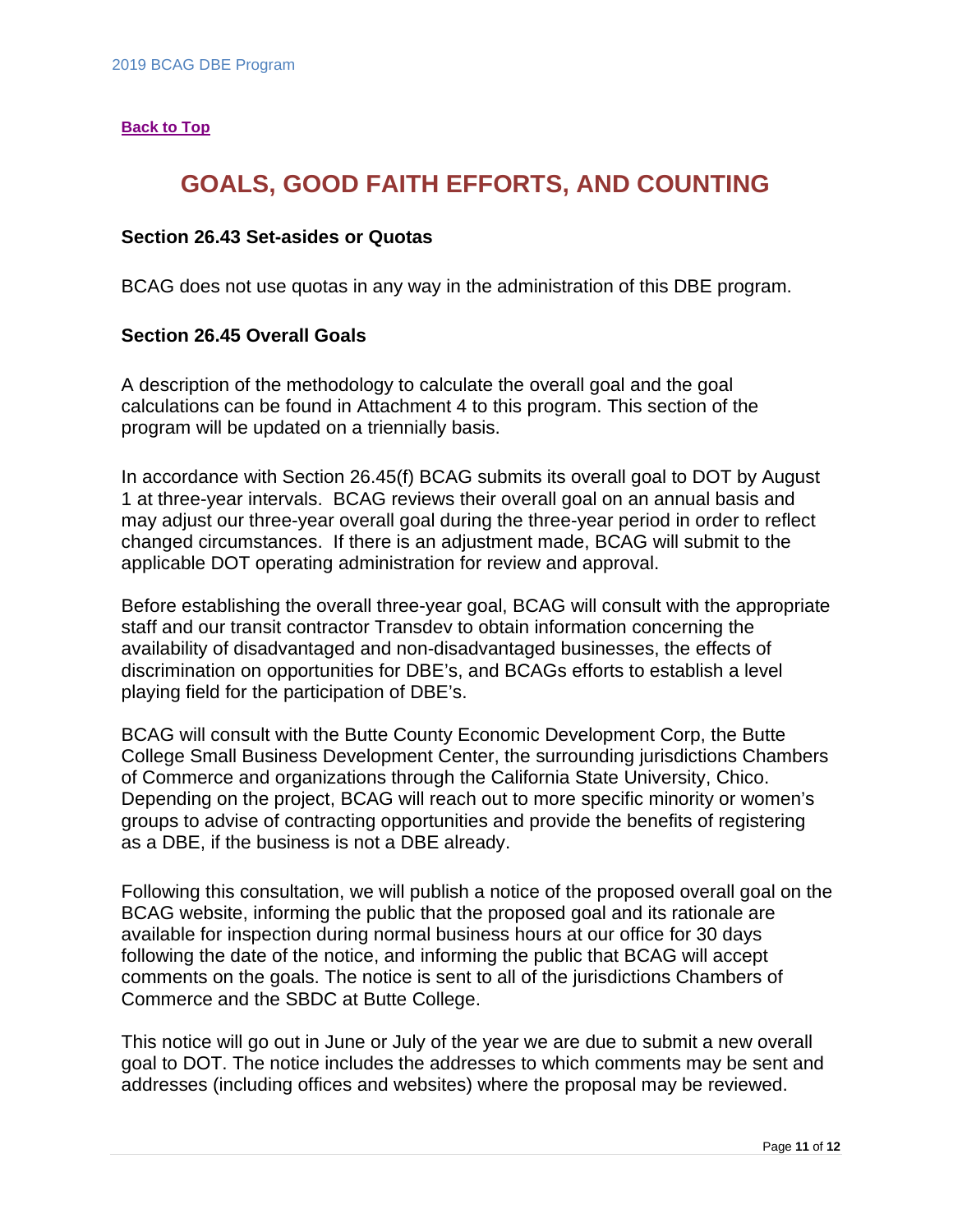Our overall goal submission to DOT will include a summary of information and comments received during this public participation process and our responses.

We will begin using our overall goal on October 1 of the year we are due to submit a new overall goal to DOT, unless we have received other instructions from DOT or if an adjustment is made to the goal within the three-year time period. If we establish a goal on a project basis, we will begin using our goal by the time of the first solicitation for a DOT-assisted contract for the project.

#### <span id="page-12-0"></span>**Section 26.47 Failing to meet overall goals**

BCAG strives in good faith to meet our overall DBE goals, however, if DBE participation falls short on a project(s) and the goal is not met, BCAG will take steps to understand the reasons the goal was not met and take corrective action to meet the goal in the upcoming year.

If the awards and commitments shown on our Uniform Report of Awards or Commitments and Payments at the end of any fiscal year are less than the overall goal applicable to that fiscal year, we will do the following in order to be regarded by the DOT as implementing our DBE program in good faith:

- 1. Analyze in detail the reasons for the difference between the overall goal and our awards and commitments in that fiscal year;
- 2. Establish specific steps and milestones to correct the problems we have identified in our analysis to fully meet our goal for the new fiscal year;
- 3. BCAG will try to identify any means available to increase DBE participation to achieve the DBE goal in the next fiscal year and ensure compliance with the DBE rule;
- 4. DBE Participation on fiscal year FTA-assisted projects
- 5. Race-conscious/race-neutral breakdown
- 6. Race-neutral measures
- 7. Specific reasons for shortfall

#### <span id="page-12-1"></span>**Section 26.49 Transit Vehicle Manufacturers Goals**

BCAG regularly participates in piggy-back contracts for transit vehicle acquisition.

Should BCAG not participate in a piggy-back contract, BCAG will require each transit vehicle manufacturer, as a condition of being authorized to bid or propose on FTA-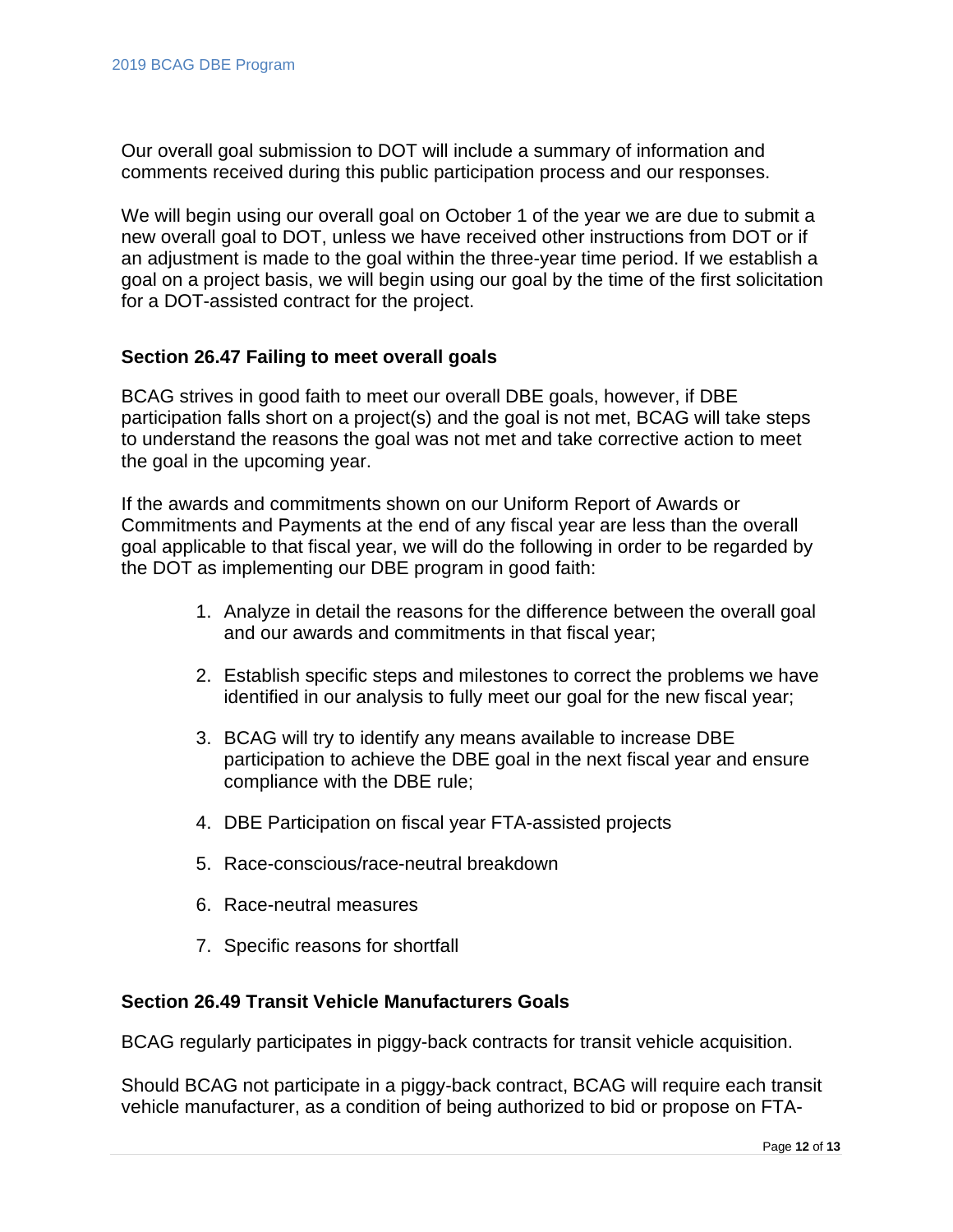assisted transit vehicle procurements, to certify that it has complied with the requirements of this section, including the establishment of an annual overall DBE participation goal that has been submitted to the FTA and either approved, or not disapproved, by that agency. BCAG shall not include the amount of FTA assistance used in transit vehicle procurements in the base amount from which BCAGs overall annual goal is established. BCAG will notify FTA office of Civil Rights of the TVM purchase within 30 days of award by submission of the survey monkey form.

# <span id="page-13-0"></span>**Section 26.51(a-c) Breakout of Estimated Race-Neutral & Race-Conscious Participation**

The breakout of estimated race-neutral and race-conscious participation can be found in Attachment 5 to this program. This section of the program will be updated every three years when the goal calculation is updated.

# <span id="page-13-1"></span>**Section 26.51(d-g) Contract Goals**

BCAG will use contract goals to meet any portion of the overall goal BCAG does not project being able to meet using race-neutral means. Contract goals are established so that, over the period to which the overall goal applies, they will cumulatively result in meeting any portion of our overall goal that is not projected to be met through the use of race-neutral means.

We will establish contract goals only on those DOT-assisted contracts that have subcontracting possibilities. We need not establish a contract goal on every such contract, and the size of contract goals will be adapted to the circumstances of each such contract (e.g., type and location of work, availability of DBE's to perform the particular type of work.)

We will express our contract goals as a percentage of total amount of a DOTassisted contract.

# <span id="page-13-2"></span>**Section 26.53 Good Faith Efforts Procedures DBE Substitution and/or Termination Contract Requirement**

BCAG requires that prime contractors do not terminate a DBE subcontractor (or an approved substitute DBE firm) without BCAGs prior written consent. This includes, but is not limited to, instances in which a prime contractor seeks to perform work originally designated for a DBE subcontractor with its own forces or those of an affiliate, a non-DBE firm, or with another DBE firm.

BCAG will include the following assurance in each DOT-assisted prime contract:

"The contractor shall utilize the specific DBEs listed to perform the work and supply the materials for which each is listed unless the contractor obtains BCAGs written consent as provided in this paragraph; and that, unless your consent is provided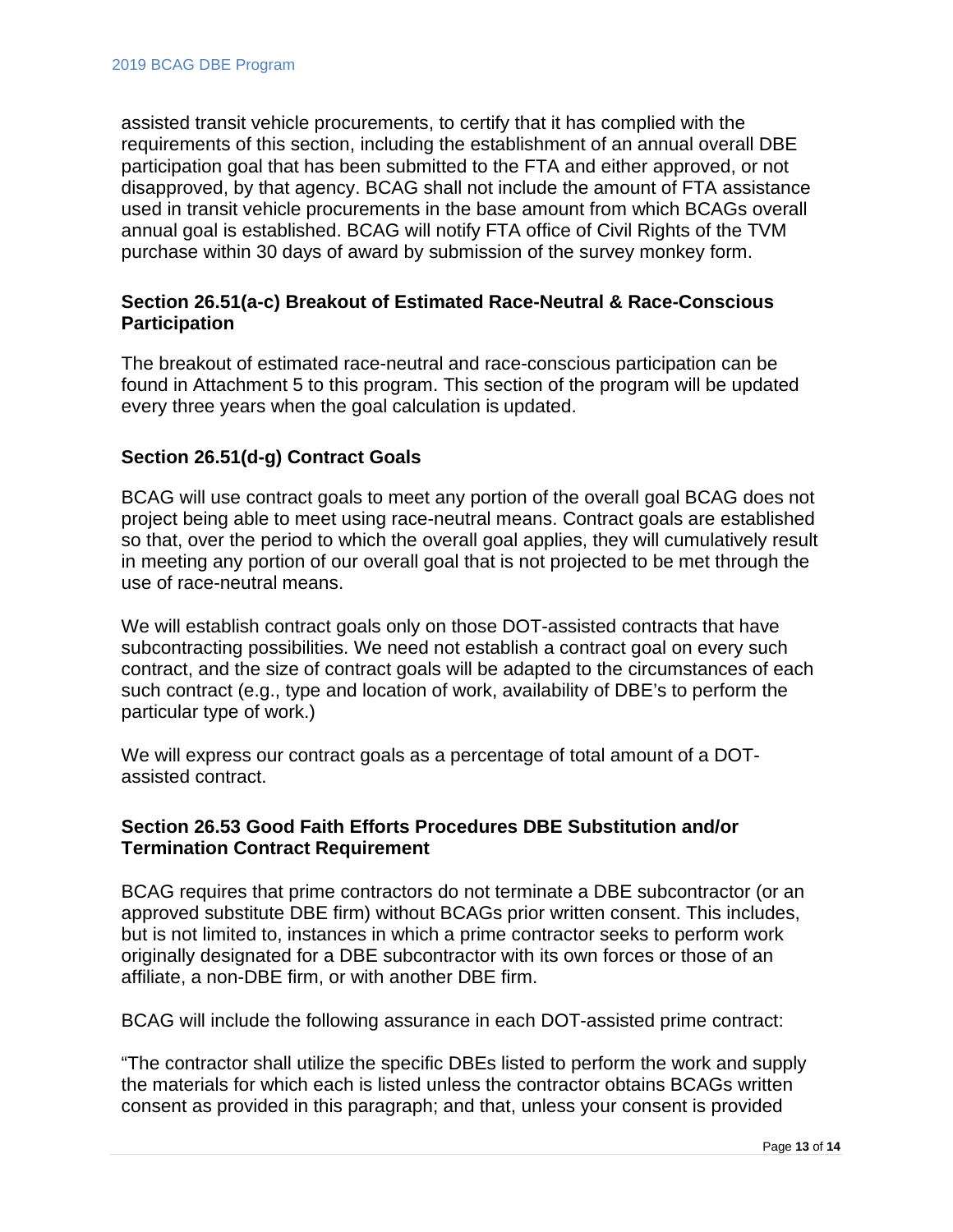under this paragraph, the contractor shall not be entitled to any payment for work or material unless it is performed or supplied by the listed DBE."

BCAG may provide such written consent only if it agrees with the prime contractor, for reasons stated in your concurrence document, that the prime contractor has good cause to terminate the DBE firm.

For purposes of this paragraph, good cause includes the following circumstances:

- The listed DBE subcontractor fails or refuses to execute a written contract;
- The listed DBE subcontractor fails or refuses to perform the work of its subcontract in a way consistent with normal industry standards. Provided, however, that good cause does not exist if the failure or refusal of the DBE subcontractor to perform its work on the subcontract results from the bad faith or discriminatory action of the prime contractor;
- The listed DBE subcontractor fails or refuses to meet the prime contractor's reasonable, nondiscriminatory bond requirements;
- The listed DBE subcontractor becomes bankrupt, insolvent, or exhibits credit unworthiness;
- The listed DBE subcontractor is ineligible to work on public works projects because of suspension and debarment proceedings pursuant 2 CFR Parts 180, 215 and 1,200 or applicable state law;
- You have determined that the listed DBE subcontractor is not a responsible contractor;
- The listed DBE subcontractor voluntarily withdraws from the project and provides to you written notice of its withdrawal;
- The listed DBE is ineligible to receive DBE credit for the type of work required;
- A DBE owner dies or becomes disabled with the result that the listed DBE contractor is unable to complete its work on the contract;
- Other documented good cause that you determine compels the termination of the DBE subcontractor. Provided, that good cause does not exist if the prime contractor seeks to terminate a DBE it relied upon to obtain the contract so that the prime contractor can self-perform the work for which the DBE contractor was engaged or so that the prime contractor can substitute another DBE or non-DBE contractor after contract award.

Before transmitting to BCAG its request to terminate and/or substitute a DBE subcontractor, the prime contractor must give notice in writing to the DBE subcontractor, with a copy to BCAG, of its intent to request to terminate and/or substitute, and the reason for the request.

The prime contractor must give the DBE five (5) days to respond to the prime contractor's notice and advise BCAG and the contractor of the reasons, if any, why it objects to the proposed termination of its subcontract and why you should not approve the prime contractor's action. If required in a particular case as a matter of public necessity (e.g., safety), you may provide a response period shorter than five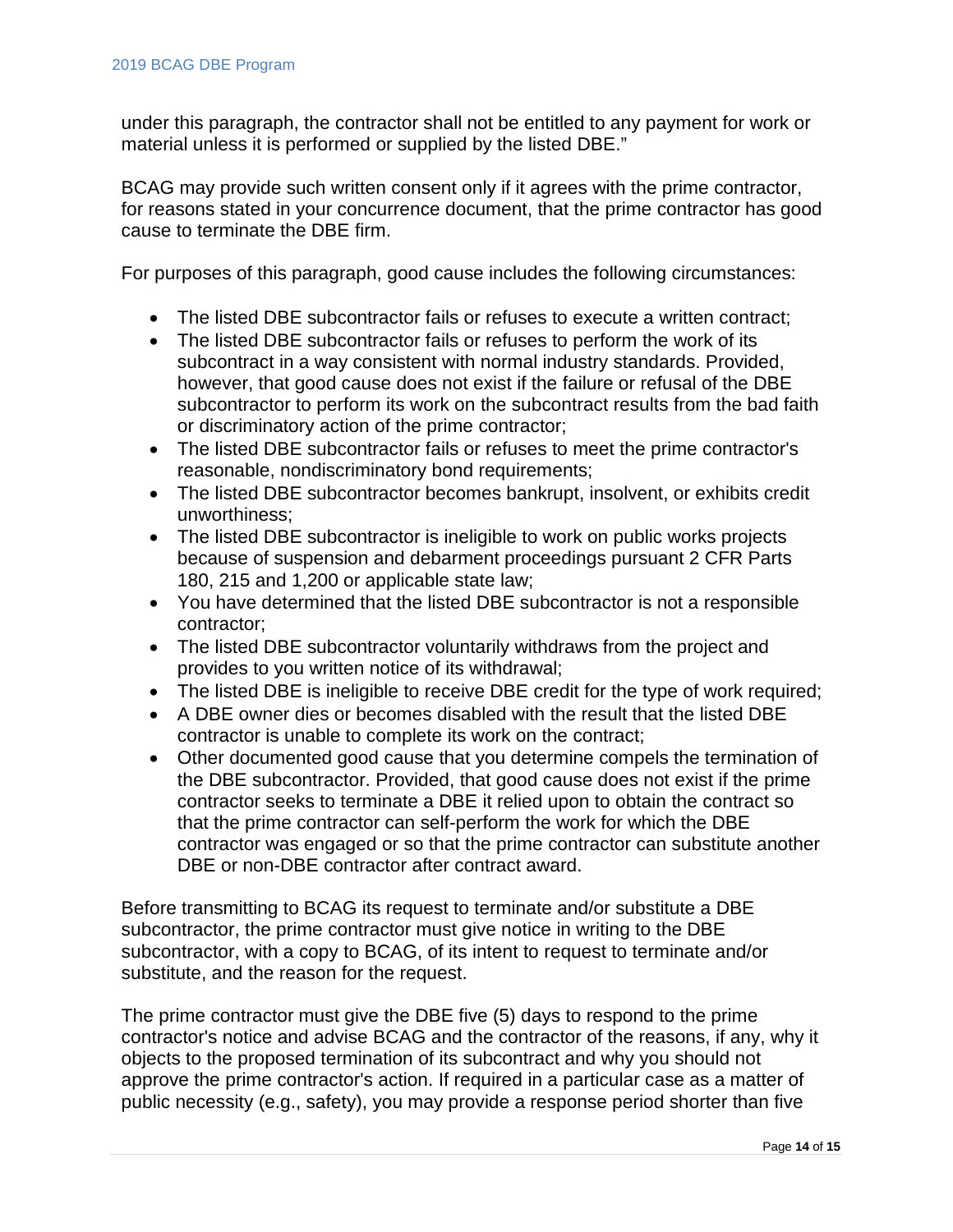days.

In addition to post-award terminations, the provisions of this section apply to preaward deletions of or substitutions for DBE firms put forward by offerors in negotiated procurements.

## <span id="page-15-0"></span>**Section 26.53 (a) & (c) Demonstration of good faith efforts**

The obligation of the bidder/offeror is to make good faith efforts. The bidder/offeror can demonstrate that it has done so either by meeting the contract goal or documenting good faith efforts. Examples of good faith efforts are found in Appendix A to Part 26.

The DBELO will work with the Reconsideration Official to determine whether a bidder/offeror who has not met the contract goal has documented sufficient good faith efforts to be regarded as responsive.

We will ensure that all information is complete and accurate and adequately documents the bidder/offer's good faith efforts before we commit to the performance of the contract by the bidder/offeror.

#### <span id="page-15-1"></span>**Section 26.53 (b) Information to be submitted**

BCAG treats bidder/offers' compliance with good faith efforts' requirements as a matter of responsiveness.

Each solicitation for which a contract goal has been established will require the bidders/offerors to submit the following information:

- 1. The names and addresses of DBE firms that will participate in the contract;
- 2. A description of the work that each DBE will perform;
- 3. The dollar amount of the participation of each DBE firm participating;
- 4. Written and signed documentation of commitment to use a DBE subcontractor whose participation it submits to meet a contract goal;
- 5. Written and signed confirmation from the DBE that it is participating in the contract as provided in the prime contractors commitment and
- 6. If the contract goal is not met, evidence of good faith efforts.

# <span id="page-15-2"></span>**Section 26.53 (d) Administrative reconsideration**

Within 5 days of being informed by BCAG that it is not responsive because it has not documented sufficient good faith efforts, a bidder/offeror may request administrative reconsideration. Bidder/offerors should make this request in writing to the following reconsideration official: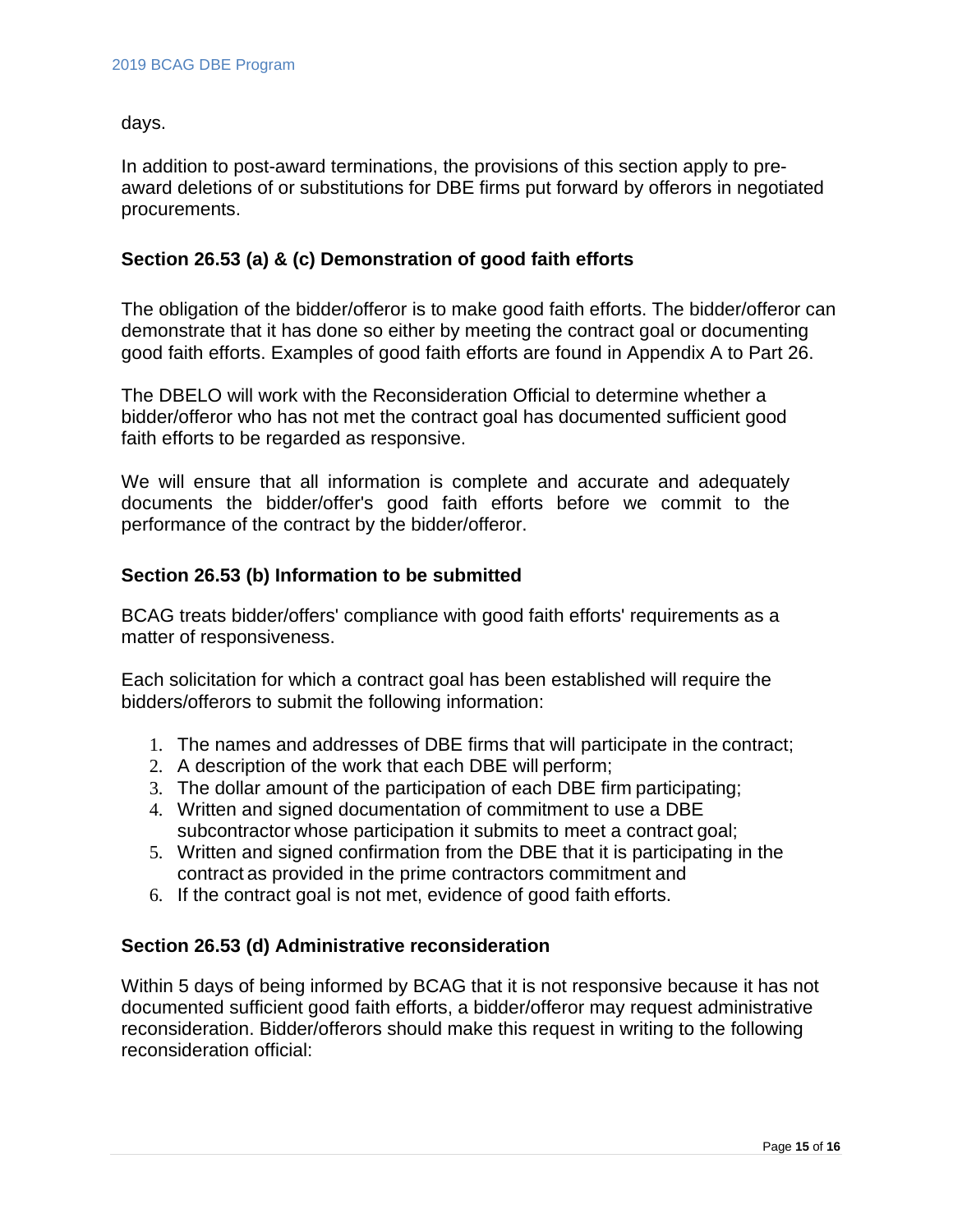Reconsideration Official Deputy Director or Executive Director Butte County Association of Governments 326 Huss Drive, Suite 150 Telephone: (530) 809-4616; Fax: (530) 879-2444

The reconsideration official will not have played any role in the original determination that the bidder/offeror did not document sufficient good faith efforts. BCAG may have an employee familiar with GFE from another agency to fill in as the Reconsideration Official or a BCAG employee not involved in the procurement process.

As part of this reconsideration, the bidder/offeror will have the opportunity to provide written documentation or argument concerning the issue of whether it met the goal or made adequate good faith efforts to do so. The bidder/offeror will have the opportunity to meet in person with our reconsideration official to discuss the issue of whether it met the goal or made adequate good faith efforts to do so. The result of the reconsideration process is not administratively appealable to the Department of Transportation.

We will send the bidder/offeror a written decision on reconsideration, explaining the basis for finding that the bidder did or did not meet the goal or make adequate

# <span id="page-16-0"></span>**Section 26.53 (f) Good Faith Efforts when a DBE is replaced on a contract**

BCAG will require a contractor to make good faith efforts to replace a DBE that is terminated or has otherwise failed to complete its work on a contract with another certified DBE, to the extent needed to meet the contract goal. We will require the prime contractor to notify the DBE Liaison officer immediately of the DBE's inability or unwillingness to perform and provide reasonable documentation.

In this situation, we will require the prime contractor to obtain our prior approval of the substitute DBE and to provide copies of new or amended subcontracts, or documentation of good faith efforts.

If the contractor fails or refuses to comply in the time specified, our contracting office will issue an order stopping all or part of payment/work until satisfactory action has been taken. If the contractor still fails to comply, the contracting officer may issue a termination for default proceeding.

# <span id="page-16-1"></span>**Section 26.55 Counting DBE Participation**

Only the work actually performed by a DBE will be counted towards the DBE goal. The cost of supplies and materials obtained by the DBE or equipment leased (except from the prime contractor or its affiliate) may also be counted.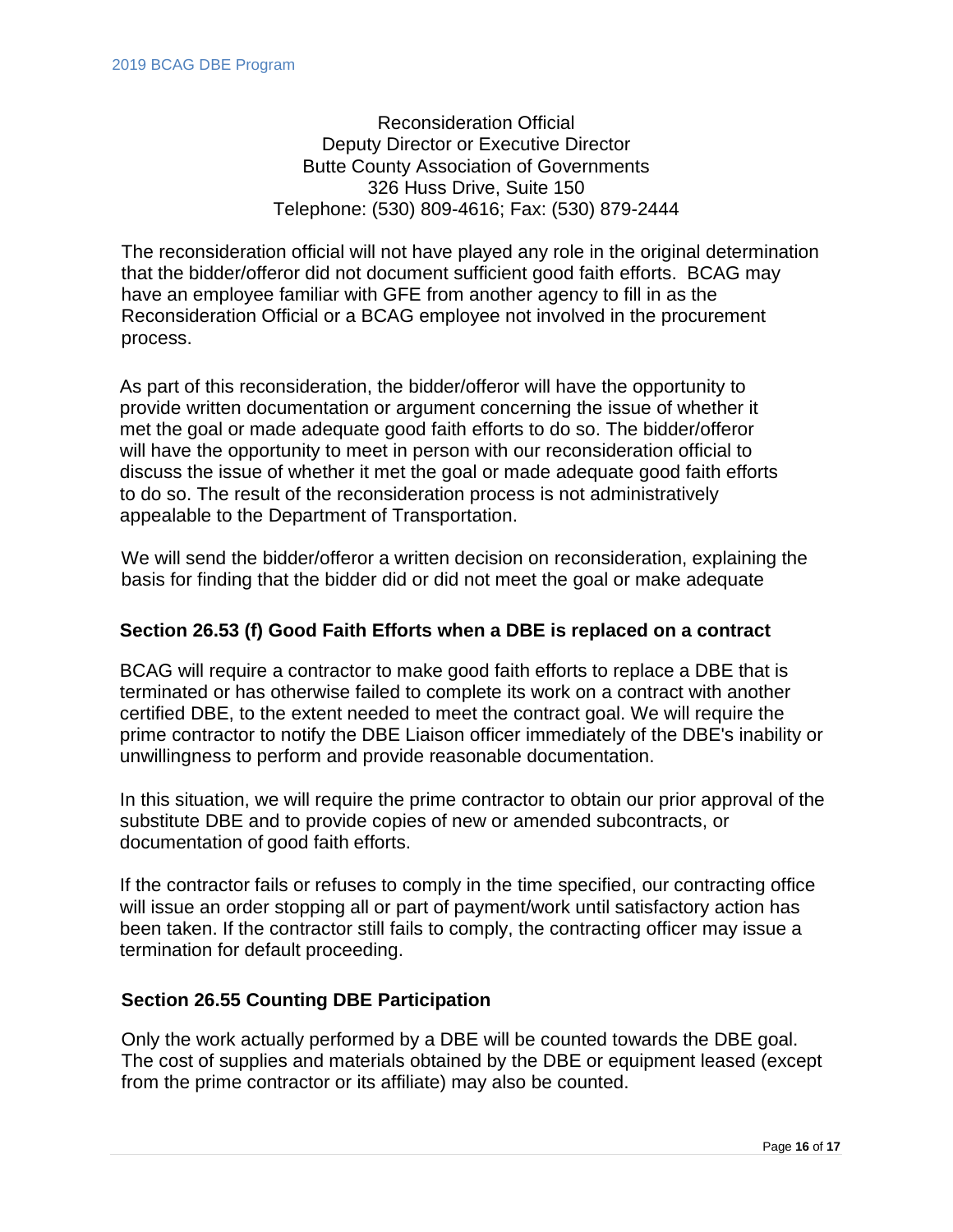DBE participation will not be counted toward the prime contractor's achievements or the overall goal until the DBE has been paid. In accordance with 49 CFR Section 26.51(g), The DBELO will track the participation of DBE's in contract-specific goal contracts separately from the participation of DBE's in contracts without contract goals. The DBELO will not count towards the overall goal that portion of a DBE's participation that is achieved after the certification of the DBE has been removed during the performance of a contract. If the DBE's ineligibility is caused solely by its having exceeded the applicable size standard during the performance of the contract, BCAG will continue to count its participation on that contract toward overall and contract goals.

Expenditures may only be counted if the DBE is performing a commercially useful function on the contract. A DBE performs a commercially useful function when it is responsible for execution of the work of the contract and is carrying out its responsibilities by actually performing, managing, and supervising the work involved.

To perform a commercially useful function, the DBE must also be responsible, with respect to materials and supplies used on the contract, for negotiating prices, determining quality and quantity, ordering the material, and installing and paying for the material itself to determine whether a DBE is performing a commercially useful function, BCAG will evaluate the amount of work subcontracted, industry practices, whether the amount the firm is to be paid under the contract is commensurate with the work it is actually performing and the DBE credit claimed for its performance of the work, as well as other relevant factors.

A DBE does not perform a commercially useful function if its role in the contract is limited to that of an extra participant through which funds are passed in order to obtain the appearance of DBE participation. If the DBE does not perform or exercise responsibility for at least 51 % of the total cost of its contract with its own work force, or the DBE subcontracts a greater portion of the work of a contract than would be expected on the basis of normal industry practice for the type of work involved, the DBE is presumed not to be performing a commercially useful function.

If materials or supplies are obtained from a DBE manufacturer, 100 percent of the cost will be counted. If the materials and supplies are purchased from a DBE regular dealer, 60 percent of the cost will be counted. If the materials and supplies are purchased from a DBE broker or a manufacturer's representative, the entire amount of the fees or commissions charged for assistance in the procurement of the materials or supplies, or fees or transportation charges for the delivery of materials or supplies required on a job site will be counted towards the DBE goal provided that the fees are reasonable and not excessive as compared with fees customarily allowed for similar services.

Trucking will be counted in accordance with the provisions of 49 CFR Section 26.55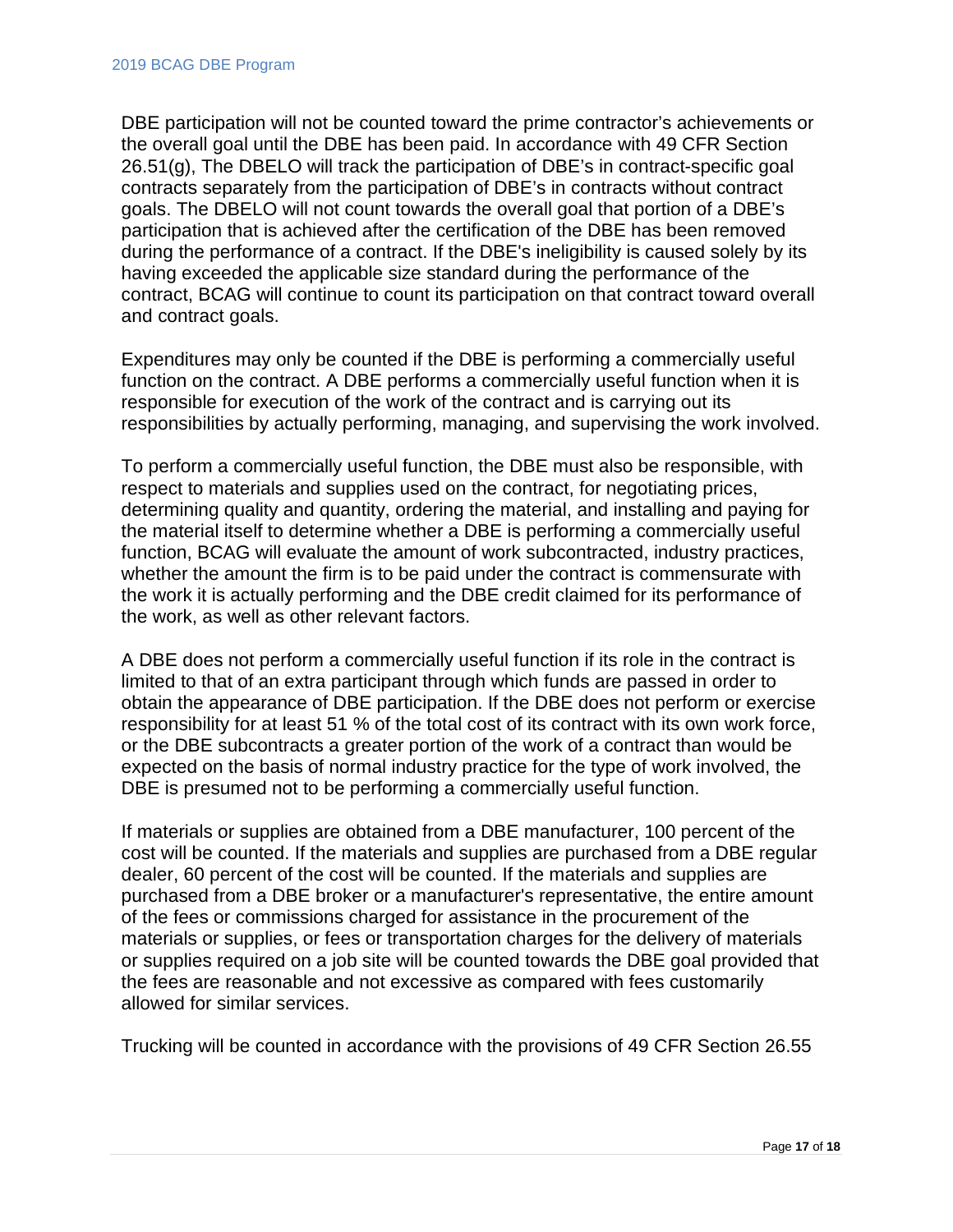#### <span id="page-18-0"></span>**[Back to Top](#page-0-0)**

# **CERTIFICATION STANDARDS & PROCEDURES**

## <span id="page-18-3"></span><span id="page-18-2"></span><span id="page-18-1"></span>**Section 26.61 - 26.73 Certification Process Section 26.81 Unified Certification Programs Section 26.83 Procedures for Certification**

BCAG is not a DBE certifying agency. BCAG posts information on how to become DBE certified firm with the California Unified Certification Program (CUCP), including criteria which must be satisfied, BCAG refers potential DBE's to this link to the Caltrans website to assist with the DBE certification process.

<https://dot.ca.gov/programs/business-and-economic-opportunity>

The closest Certifying Agency to BCAG is located at:

California Department of Transportation (Caltrans) Civil Rights Program – MS #79 1823 14th Street Sacramento, CA 95811

Certification Officer (916) 324-0900

<span id="page-18-4"></span>**[Back to Top](#page-0-0)**

# **COMPLIANCE AND ENFORCEMENT**

#### <span id="page-18-5"></span>**Section 26.109 Information, Confidentiality, Cooperation**

We will safeguard from disclosing to third parties information that may reasonably be regarded as confidential business information, consistent with Federal, state, and local law.

Notwithstanding any contrary provisions of state or local law, we will not release personal financial information submitted in response to the personal net worth requirement to a third party (other than DOT) without the written consent of the submitter.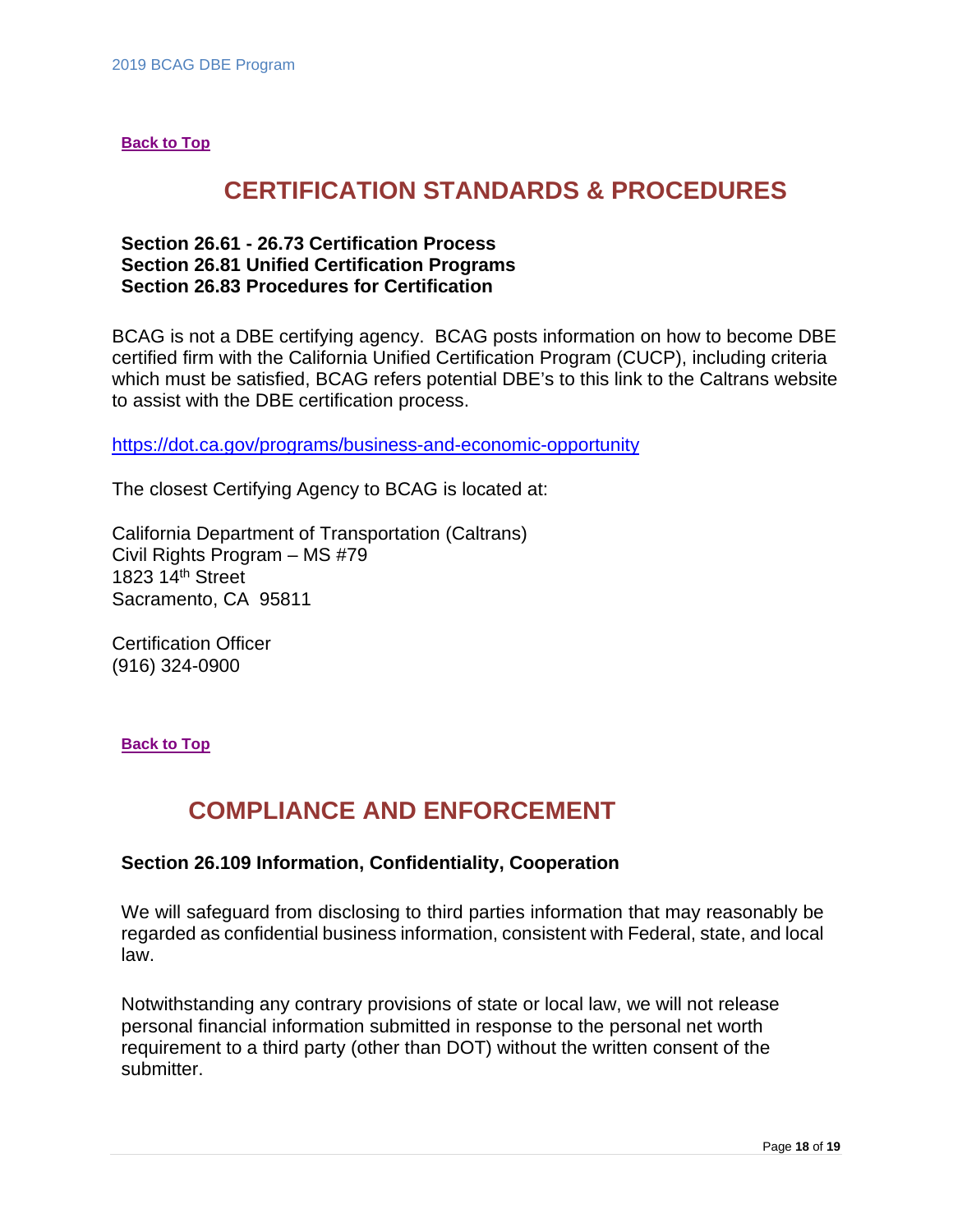*Cooperation:* All participants in the BCAGs DBE program (including, but not limited to, recipients, DBE firms and applicants for DBE certification, complainants and appellants, and contractors using DBE firms to meet contract goals) are required to cooperate fully and promptly with DOT and BCAG compliance reviews, certification reviews, investigations, and other requests for information.

Failure to do so shall be a ground for appropriate action against the party involved (e.g., with respect to recipients, a finding of noncompliance; with respect to DBE firms, denial of certification or removal of eligibility and/or suspension and debarment; with respect to a complainant or appellant, dismissal of the complaint or appeal; with respect to a contractor which uses DBE firms to meet goals, findings of nonresponsibility for future contracts and/or suspension and debarment).

*Intimidation and retaliation:* If you are a recipient, contractor, or any other participant in the program, you must not intimidate, threaten, coerce, or discriminate against any individual or firm for the purpose of interfering with any right or privilege secured by this part or because the individual or firm has made a complaint, testified, assisted, or participated in any manner in an investigation, proceeding, or hearing under this part. If you violate this prohibition, you are in noncompliance with this part.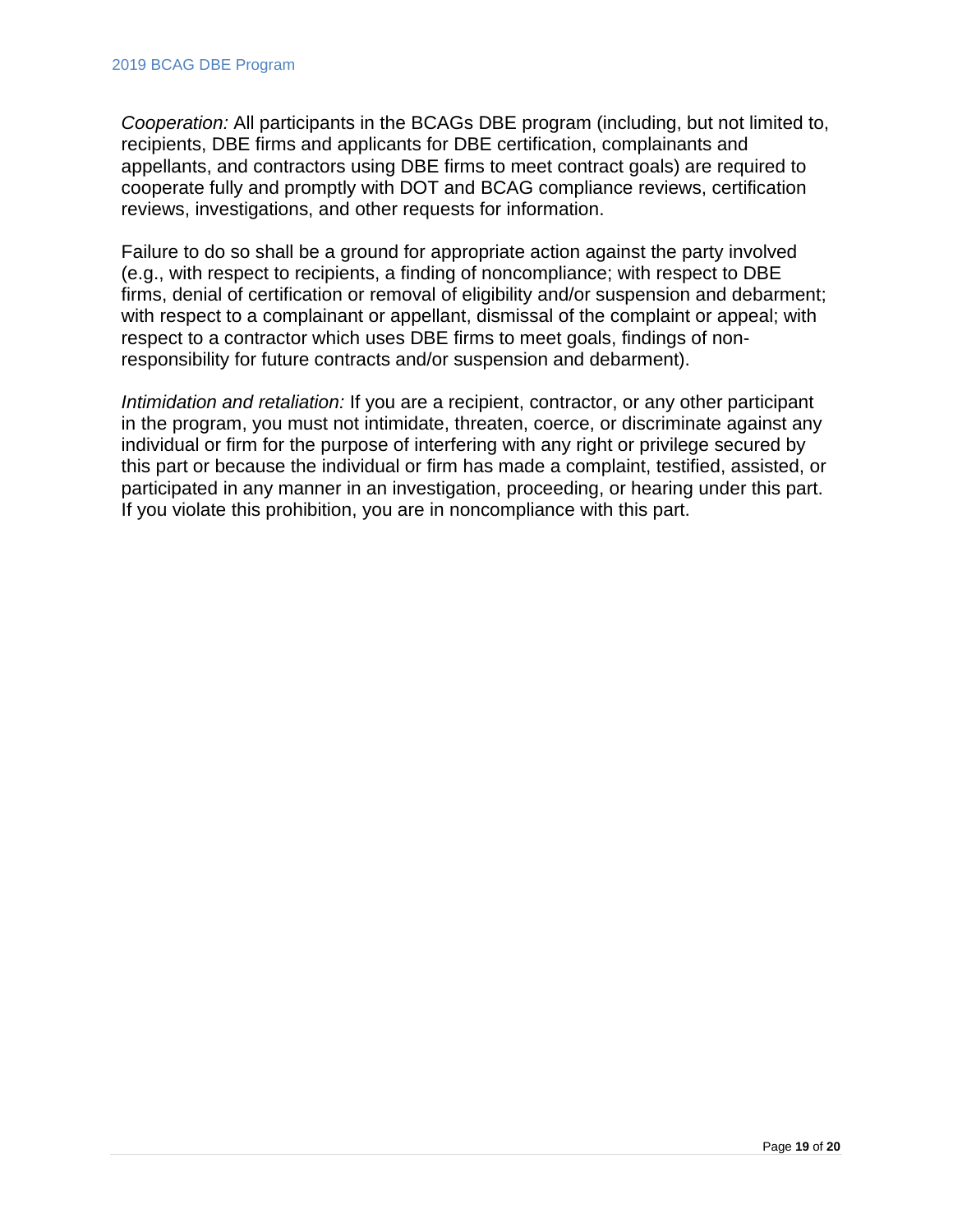**Attachment 1 Organizational Chart**

# **BUTTE COUNTY ASSOCIATION OF GOVERNMENTS ORGANIZATIONAL CHART**

<span id="page-20-0"></span>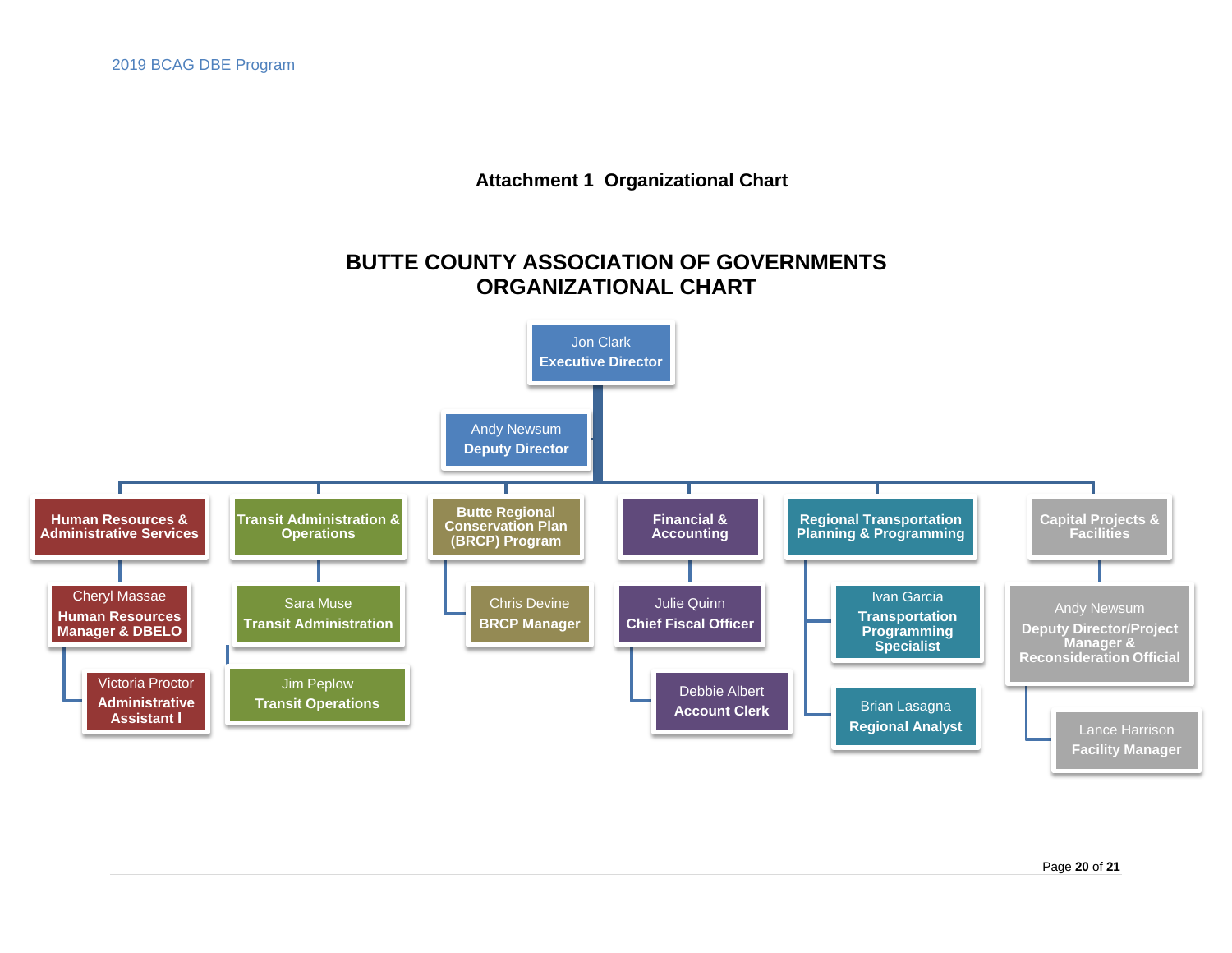# **Attachment 2**

# **DBE Directory**

<span id="page-21-0"></span>See the CUCP directory, found at: [http://www.dot.ca.gov/hq/bep/find\\_certified.htm](http://www.dot.ca.gov/hq/bep/find_certified.htm)

BCAG encourages prime contract bidders to search this directory when seeking subcontractors that are certified as a DBE. BCAG will provide a hard copy of such directory upon request.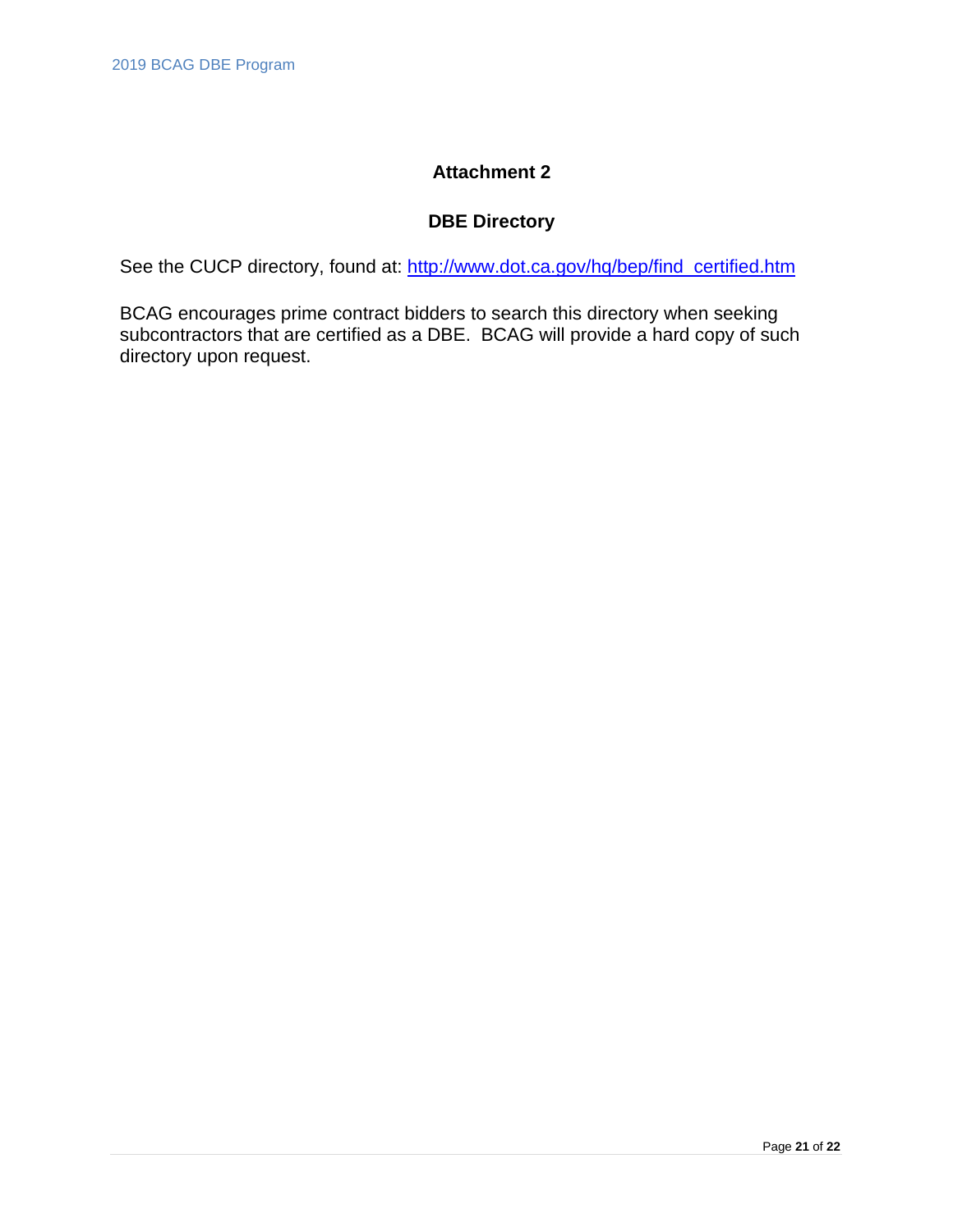# **Attachment 3 Forms Demonstrating Good Faith Efforts**

<span id="page-22-0"></span>[Forms 1 and 2 should be provided as part of the solicitation documents.]

## **FORM 1: DISADVANTAGED BUSINESS ENTERPRISE (DBE) UTILIZATION**

The undersigned bidder/offeror has satisfied the requirements of the bid specification in the following manner (please check the appropriate space):

The bidder/offeror is committed to a minimum of \_\_\_\_\_% DBE utilization on this contract.

The bidder/offeror (if unable to meet the DBE goal of \_\_\_\_\_%) is committed to a minimum of  $\%$  DBE utilization on this contract a submits documentation demonstrating good faith efforts.

Name of bidder/offeror's firm:

State Registration No. \_\_\_\_\_\_\_\_\_\_\_\_\_\_\_\_\_\_

Print Name

(Signature & Title)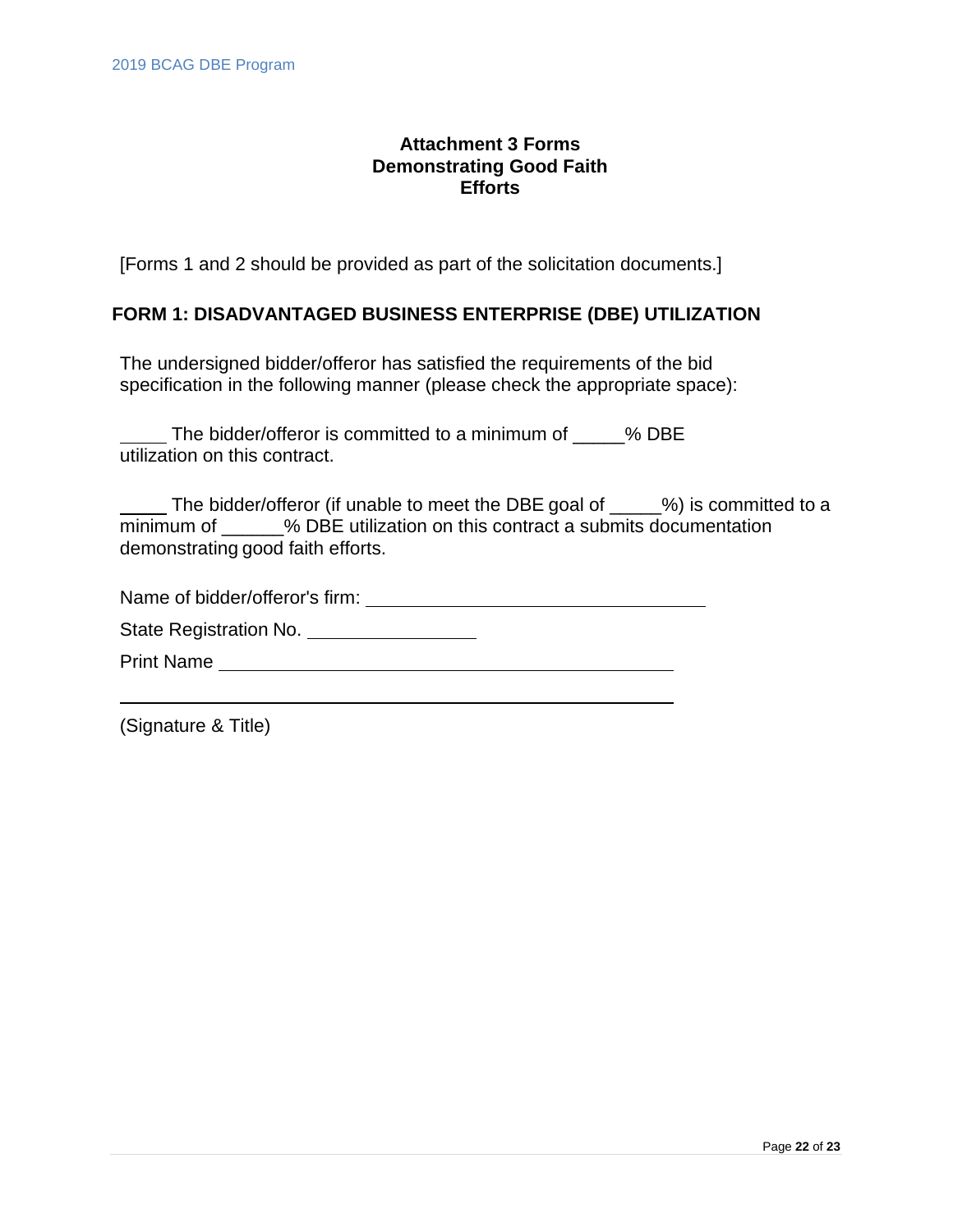# **FORM 2 LETTER OF INTENT**

| State: _________                                        |
|---------------------------------------------------------|
|                                                         |
|                                                         |
|                                                         |
| State: $\frac{1}{\sqrt{1-\frac{1}{2}}\cdot\frac{1}{2}}$ |
|                                                         |
|                                                         |

Description of work to be performed by DBE firm:

The bidder/offeror is committed to utilizing the above-named DBE firm for the work described above. The estimated dollar value of this work is \$

\_\_\_\_\_\_\_\_\_\_\_\_\_\_\_\_\_\_\_\_\_\_\_\_\_\_\_\_\_\_\_\_\_\_\_\_\_\_\_\_\_\_\_\_\_\_\_\_\_\_\_\_\_\_\_\_\_\_\_\_\_\_\_\_\_\_\_\_\_\_

\_\_\_\_\_\_\_\_\_\_\_\_\_\_\_\_\_\_\_\_\_\_\_\_\_\_\_\_\_\_\_\_\_\_\_\_\_\_\_\_\_\_\_\_\_\_\_\_\_\_\_\_\_\_\_\_\_\_\_\_\_\_\_\_\_\_\_\_\_\_

\_\_\_\_\_\_\_\_\_\_\_\_\_\_\_\_\_\_\_\_\_\_\_\_\_\_\_\_\_\_\_\_\_\_\_\_\_\_\_\_\_\_\_\_\_\_\_\_\_\_\_\_\_\_\_\_\_\_\_\_\_\_\_\_\_\_\_\_\_\_

\_\_\_\_\_\_\_\_\_\_\_\_\_\_\_\_\_\_\_\_\_\_\_\_\_\_\_\_\_\_\_\_\_\_\_\_\_\_\_\_\_\_\_\_\_\_\_\_\_\_\_\_\_\_\_\_\_\_\_\_\_\_\_\_\_\_\_\_\_\_

**Affirmation** 

The above-named DBE firm affirms that it will perform the portion of the contract for the estimated dollar value as stated above.

Print Name

(Signature & Title)

If the bidder/offeror does not receive award of the prime contract, any and all representations in this Letter of Intent and Affirmation shall be null and void.

(Submit this page for each DBE subcontractor.)